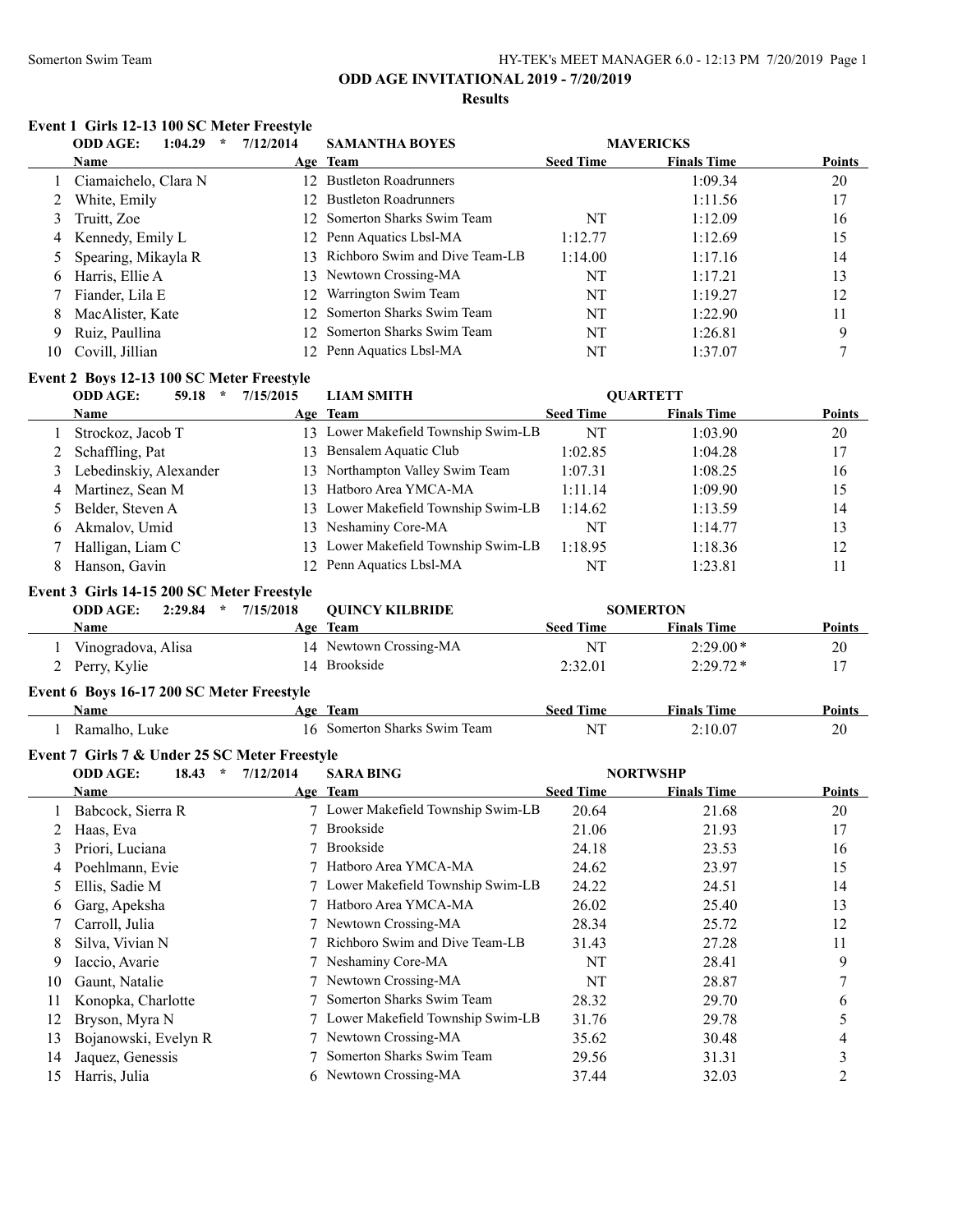#### **Results**

#### **(Event 7 Girls 7 & Under 25 SC Meter Freestyle)**

|     | <b>Name</b>         | Age Team                           | <b>Seed Time</b> | <b>Finals Time</b> | <b>Points</b> |
|-----|---------------------|------------------------------------|------------------|--------------------|---------------|
| 16  | Withers, Amelia J   | 7 Hatboro Area YMCA-MA             | 33.56            | 32.24              |               |
| 17  | Reid, Pyper A       | 6 Lower Makefield Township Swim-LB | 36.38            | 32.83              |               |
| 18. | Korn, Juliana H     | 7 Richboro Swim and Dive Team-LB   | 28.84            | 35.51              |               |
| 19. | Paczewski, Julia    | 5 Somerton Sharks Swim Team        | 35.21            | 36.12              |               |
| 20  | Sottile, Kira       | 7 Newtown Crossing-MA              | NT               | 37.66              |               |
| 21  | Boos, Zoey          | 6 Somerton Sharks Swim Team        | 36.28            | 38.00              |               |
| 22  | Bochnowicz, Leilani | 5 Newtown Crossing-MA              | 47.03            | 39.44              |               |
| 23  | Gaunt, Noelle M     | 7 Newtown Crossing-MA              | 49.00            | 45.80              |               |
| 24  | Clark, Catherine    | 5 Somerton Sharks Swim Team        | 41.62            | 48.32              |               |

# **Event 8 Boys 7 & Under 25 SC Meter Freestyle**

|    | <b>ODD AGE:</b><br>17.06<br>$\star$ | 7/9/2011 | <b>NOAH FERKER</b>                 |                  | <b>NORTWSHP</b>    |                |
|----|-------------------------------------|----------|------------------------------------|------------------|--------------------|----------------|
|    | Name                                |          | Age Team                           | <b>Seed Time</b> | <b>Finals Time</b> | Points         |
|    | Kawaguchi, Tiago                    |          | Somerton Sharks Swim Team          | 19.89            | 19.69              | 20             |
|    | Johnson, Riley                      |          | 6 Penn Aquatics Lbsl-MA            | 25.96            | 21.41              | 17             |
| 3  | Long, Sam A                         |          | 7 Lower Makefield Township Swim-LB | 22.91            | 21.82              | 16             |
| 4  | Reilly, Gavin                       |          | <b>Brookside</b>                   | 23.15            | 22.54              | 15             |
| 5  | Collins, James                      |          | Somerton Sharks Swim Team          | 22.98            | 22.94              | 14             |
| 6  | Luddecke, Jared R                   |          | Hatboro Area YMCA-MA               | 23.43            | 22.97              | 13             |
|    | Powell, Andrew                      |          | Somerton Sharks Swim Team          | 23.32            | 24.54              | 12             |
| 8  | Newberry, Isaak J                   |          | Hatboro Area YMCA-MA               | 27.21            | 27.31              | 11             |
| 9  | Centafont, Andrew A                 |          | Warrington Swim Team               | 31.73            | 31.07              | 9              |
| 10 | Maltby, Andrew M                    |          | 6 Lower Makefield Township Swim-LB | 29.28            | 31.12              | 7              |
|    | Shamlian, Liam                      | 6.       | Somerton Sharks Swim Team          | 32.90            | 32.16              | 6              |
| 12 | Patel, Vihaan V                     |          | Hatboro Area YMCA-MA               | 36.09            | 34.41              | 5              |
| 13 | Murphy, Gideon J                    |          | 6 Penn Aquatics Lbsl-MA            | 45.82            | 34.43              | 4              |
| 14 | King, Chase                         |          | <b>Bustleton Roadrunners</b>       |                  | 35.10              | 3              |
| 15 | Marshall, Alexander J               |          | 6 Newtown Crossing-MA              | 39.69            | 35.32              | $\overline{2}$ |
| 16 | Meehan, Rylan J                     |          | Philadelphia Sports Club-MA        | 36.63            | 35.47              |                |
| 17 | Basil, Logan J                      |          | Penn Aquatics Lbsl-MA              | 32.61            | 35.52              |                |
| 18 | King, Steven J                      | 6        | <b>Bustleton Roadrunners</b>       |                  | 37.06              |                |
| 19 | Priori, Luca                        |          | <b>Brookside</b>                   | 47.97            | 40.61              |                |
| 20 | Sharkey, Luke                       |          | 6 Somerton Sharks Swim Team        | 39.47            | 44.99              |                |

## **Event 9 Girls 8-9 50 SC Meter Freestyle**

## **ODD AGE: 34.79 \* 7/8/2006 ALEXA FABBRI LMT-A**

|    | Name                  |    | Age Team                           | <b>Seed Time</b> | <b>Finals Time</b> | <b>Points</b> |
|----|-----------------------|----|------------------------------------|------------------|--------------------|---------------|
|    | Landers, Meghan       |    | 9 Brookside                        | 37.09            | 37.19              | 20            |
|    | Karasinski, Helen     | 8. | <b>Brookside</b>                   | NT               | 40.06              | 17            |
| 3  | Jarantow, Alexandra K |    | 9 Lower Makefield Township Swim-LB | 39.87            | 41.62              | 16            |
| 4  | Korn, Emelie A        | 9. | Richboro Swim and Dive Team-LB     | 46.59            | 41.86              | 15            |
| 5  | Ellis, Abbie M        |    | 8 Lower Makefield Township Swim-LB | NT               | 42.48              | 14            |
| 6  | Bochnowicz, Julianna  |    | 8 Newtown Crossing-MA              | 52.00            | 44.73              | 13            |
|    | Daniel, Abby          | 9  | Warrington Swim Team               | 45.61            | 45.20              | 12            |
| 8  | Laible, Aubrey T      |    | 8 Lower Makefield Township Swim-LB | NT               | 45.75              | 11            |
| 9  | Reilly, Cailyn        | 9  | <b>Brookside</b>                   | 44.86            | 46.14              | 9             |
| 10 | Thierolf, Cailyn A    | 9. | Warrington Swim Team               | NT               | 49.12              |               |
| 11 | Karlson, Chloe L      | 8. | Hatboro Area YMCA-MA               | 58.50            | 50.53              | 6             |
| 12 | Bochnowicz, Velina    |    | 8 Newtown Crossing-MA              | 52.00            | 53.09              |               |
| 13 | Holland, Gillian S    |    | Hatboro Area YMCA-MA               | NT               | 55.19              | 4             |
| 14 | Kobryn, Taylor        | 8. | <b>Bustleton Roadrunners</b>       |                  | 57.11              |               |
| 15 | Olsen, Margaret       |    | Somerton Sharks Swim Team          | 59.22            | 59.81              |               |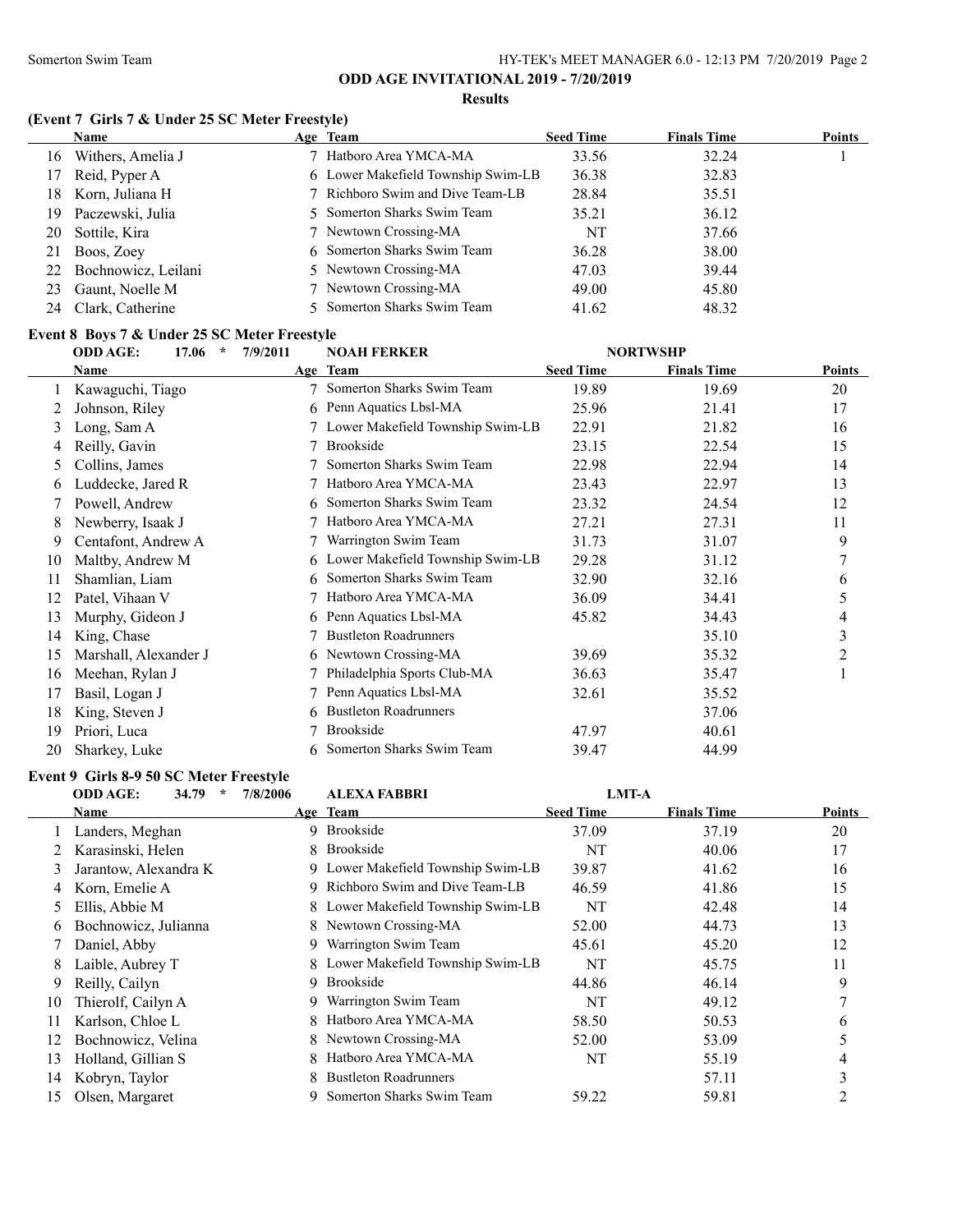## **(Event 9 Girls 8-9 50 SC Meter Freestyle)**

|     | Name             | Age Team                           | <b>Seed Time</b> | <b>Finals Time</b> | <b>Points</b> |
|-----|------------------|------------------------------------|------------------|--------------------|---------------|
| 16  | Lerman, Emma     | 8 Somerton Sharks Swim Team        | NT               | 59.90              |               |
| 17  | Saguil, Ella M   | 8 Lower Makefield Township Swim-LB | NT               | 1:00.36            |               |
| 18  | Riggs, Alyssa    | <b>Bustleton Roadrunners</b>       |                  | 1:00.68            |               |
| 19. | Manley, Maggie G | 9 Lower Makefield Township Swim-LB | 57.57            | 1:02.64            |               |
| 20  | Prentice, Sam K  | 8 Lower Makefield Township Swim-LB | NT               | 1:03.31            |               |
|     | Bragg, Joella A  | Warrington Swim Team               | 1:11.98          | 1:10.32            |               |
|     |                  |                                    |                  |                    |               |

## **Event 10 Boys 8-9 50 SC Meter Freestyle**

|    | <b>ODD AGE:</b><br>33.34<br>$\star$ | 7/13/2013 | <b>NOAH FERKER</b>                 |                  | <b>NORTWSHP</b>    |        |
|----|-------------------------------------|-----------|------------------------------------|------------------|--------------------|--------|
|    | Name                                |           | Age Team                           | <b>Seed Time</b> | <b>Finals Time</b> | Points |
|    | McCool, Luke J                      |           | 9 Lower Makefield Township Swim-LB | 36.44            | 36.78              | 20     |
| 2  | Fleming, Chase                      | 9         | <b>Bustleton Roadrunners</b>       |                  | 37.90              | 17     |
| 3  | Fleming, Kyle                       |           | <b>Bustleton Roadrunners</b>       |                  | 40.39              | 16     |
|    | Centafont, Alexander J              | 9         | Warrington Swim Team               | 43.46            | 41.00              | 15     |
| 5  | Maxwell, JD D                       |           | Hatboro Area YMCA-MA               | 46.72            | 42.41              | 14     |
| 6  | Sourotkine, Michael J               |           | Hatboro Area YMCA-MA               | 44.51            | 42.54              | 13     |
|    | Grosse, Landon P                    |           | 9 Penn Aquatics Lbsl-MA            | NT               | 42.63              | 12     |
| 8  | Thau, Jackson                       | 9         | Brookside                          | 43.75            | 42.71              | 11     |
| 9  | Tarantino, Connor                   |           | <b>Brookside</b>                   | NT               | 45.28              | 9      |
| 10 | Williams, Owen                      | 9         | Northampton Valley Swim Team       | 45.80            | 45.31              | 7      |
| 11 | Murphy, Caleb M                     | 9         | Penn Aquatics Lbsl-MA              | 50.16            | 45.44              | 6      |
| 12 | Kelly, Dylan J                      | 9         | Lower Makefield Township Swim-LB   | 42.49            | 45.53              | 5      |
| 13 | Maltby, Alex D                      |           | Lower Makefield Township Swim-LB   | NT               | 46.67              | 4      |
| 14 | Harris, Matthew P                   |           | Newtown Crossing-MA                | NT               | 47.78              | 3      |
| 15 | Hetsiy, Ivan                        |           | Somerton Sharks Swim Team          | NT               | 48.04              | 2      |
| 16 | Sharkey, Finnegan                   | 9         | Somerton Sharks Swim Team          | 52.65            | 50.22              |        |
| 17 | Morales, Liam                       |           | Penn Aquatics Lbsl-MA              | NT               | 51.50              |        |
| 18 | Joudenko, Emmanuel                  |           | Neshaminy Core-MA                  | NT               | 53.46              |        |
| 19 | Setzer, Carl T                      | 9         | Richboro Swim and Dive Team-LB     | 1:03.05          | 58.09              |        |
| 20 | Revak, Jackson D                    |           | Lower Makefield Township Swim-LB   | NT               | 1:04.30            |        |
| 21 | Marshall, Jackson R                 |           | Newtown Crossing-MA                | NT               | 1:05.88            |        |
| 22 | Udal, Samuel                        |           | Somerton Sharks Swim Team          | NT               | 1:05.91            |        |

## **Event 11 Girls 10-11 50 SC Meter Freestyle**

|               | <b>ODD AGE:</b><br>29.78<br>$\star$ | 7/9/2005 | <b>JESSICA STARK</b>             |                  | <b>SOMERTON</b>    |                |
|---------------|-------------------------------------|----------|----------------------------------|------------------|--------------------|----------------|
|               | Name                                |          | Age Team                         | <b>Seed Time</b> | <b>Finals Time</b> | <b>Points</b>  |
|               | Descher, Carol Ann                  | 11       | Somerton Sharks Swim Team        | 32.87            | 33.06              | 20             |
|               | Messmer, Ella B                     | 11       | Northampton Valley Swim Team     | 33.15            | 33.13              | 17             |
| 3             | Cohen, Rachel                       | 11       | Lower Makefield Township Swim-LB | 33.91            | 33.81              | 16             |
| 4             | Kolodij, Brianna                    | 11       | Somerton Sharks Swim Team        | 34.69            | 34.37              | 15             |
| $\mathcal{L}$ | Donahoe, Cheyenne                   | 11       | <b>Bustleton Roadrunners</b>     |                  | 34.97              | 14             |
| 6             | Luddecke, Megan B                   | 11       | Hatboro Area YMCA-MA             | 36.10            | 35.18              | 13             |
|               | Short, Sophia                       |          | Somerton Sharks Swim Team        | 34.28            | 35.31              | 12             |
| 8.            | Lebedinskiy, Chelsea                | 10-      | Northampton Valley Swim Team     | 35.18            | 35.34              | 11             |
| 9             | Maltby, Elizabeth S                 |          | Lower Makefield Township Swim-LB | 35.15            | 35.79              | 9              |
| 10            | Hicks, Morgan                       | 11       | Neshaminy Core-MA                | 38.13            | 35.83              |                |
| 11            | Buczko, Allison                     | 11       | Hatboro Area YMCA-MA             | 36.99            | 36.75              | 6              |
| 12            | Paczewski, Gina                     | 11       | Somerton Sharks Swim Team        | 35.04            | 36.84              | 5              |
| 13            | Clark, Gabriella                    | 10       | Somerton Sharks Swim Team        | 37.39            | 36.87              | 4              |
| 14            | Maxwell, Gracie                     | 10       | Hatboro Area YMCA-MA             | 38.57            | 37.12              | 3              |
| 15            | Wood, Raegan                        | 10       | Somerton Sharks Swim Team        | 37.06            | 37.19              | $\overline{2}$ |
| 16            | Tetreault, Phoebe A                 |          | Lower Makefield Township Swim-LB | 37.28            | 37.34              |                |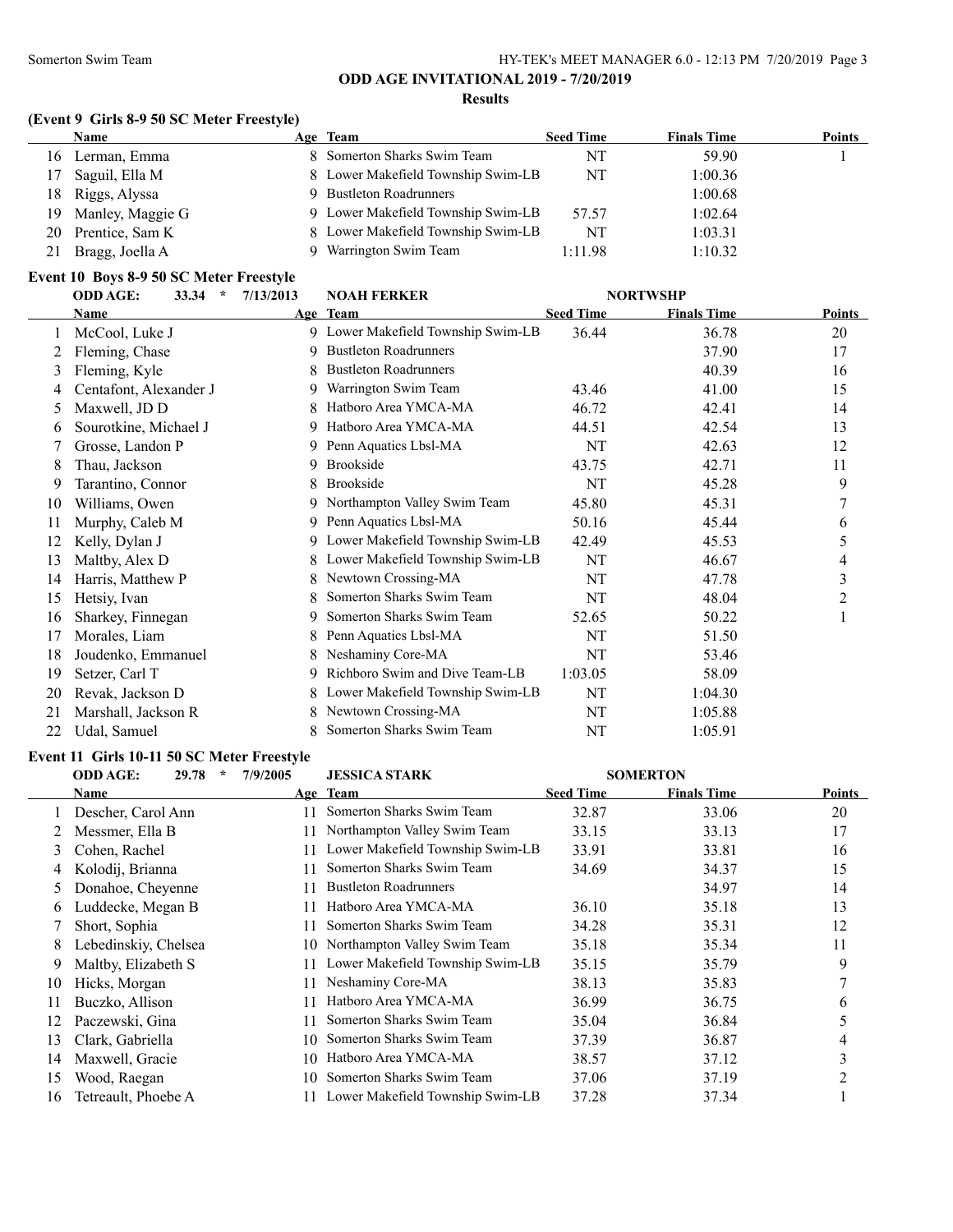#### **Results**

## **(Event 11 Girls 10-11 50 SC Meter Freestyle)**

|    | Name                     |     | Age Team                            | <b>Seed Time</b> | <b>Finals Time</b> | <b>Points</b> |
|----|--------------------------|-----|-------------------------------------|------------------|--------------------|---------------|
| 17 | McCool, Mary O           |     | 11 Lower Makefield Township Swim-LB | 38.43            | 37.37              |               |
| 18 | Youse, Emily Ann         | 11. | Somerton Sharks Swim Team           | 38.05            | 37.42              |               |
| 19 | Truitt, Ally             |     | Somerton Sharks Swim Team           | 37.16            | 37.51              |               |
| 20 | White, Addisyn           | 10  | <b>Bustleton Roadrunners</b>        |                  | 37.97              |               |
| 21 | Garcia-Silva, Carolina G | 10. | Hatboro Area YMCA-MA                | 39.84            | 39.32              |               |
| 22 | Patel, Aryana V          | 10  | Hatboro Area YMCA-MA                | 39.83            | 39.81              |               |
| 23 | Leonard, Amber L         | 11  | Penn Aquatics Lbsl-MA               | 40.51            | 39.94              |               |
| 24 | Kustra, Carly            | 11  | Somerton Sharks Swim Team           | 40.72            | 40.75              |               |
| 25 | Karlson, Katie F         | 10. | Hatboro Area YMCA-MA                | 40.53            | 41.24              |               |
| 26 | Swanson, Annika          | 10  | Somerton Sharks Swim Team           | 42.72            | 42.94              |               |
| 27 | Purvis, Rachel           |     | Somerton Sharks Swim Team           | 43.65            | 43.94              |               |
| 28 | Schmidt, Zoe O           | 10. | Hatboro Area YMCA-MA                | 44.56            | 44.19              |               |
| 29 | Rosen, Rhylee            | 10. | Somerton Sharks Swim Team           | 43.35            | 44.41              |               |
| 30 | McVan, Taylor S          |     | 10 Lower Makefield Township Swim-LB | 44.96            | 44.97              |               |
| 31 | Beatrice, Makenzey       | 10  | Bensalem Aquatic Club               | 55.83            | 45.96              |               |
| 32 | Bellosi, Jordan          | 10  | <b>Bustleton Roadrunners</b>        | NT               | 47.34              |               |
| 33 | Lerman, Maura            |     | Somerton Sharks Swim Team           | 47.94            | 47.78              |               |
| 34 | Halligan, Paige M        |     | 11 Lower Makefield Township Swim-LB | 52.91            | 52.65              |               |

#### **Event 12 Boys 10-11 50 SC Meter Freestyle**

|    | <b>ODD AGE:</b><br>$\star$<br>28.75 | 7/10/2010 | <b>ALLEN SHMURAK</b>             | <b>BARRACUDAS</b> |                    |               |
|----|-------------------------------------|-----------|----------------------------------|-------------------|--------------------|---------------|
|    | Name                                |           | Age Team                         | <b>Seed Time</b>  | <b>Finals Time</b> | <b>Points</b> |
|    | Egan, Gavin                         | 11        | <b>Bustleton Roadrunners</b>     |                   | 32.61              | 20            |
|    | Ciamaichelo, Anthony D              | 11        | <b>Bustleton Roadrunners</b>     |                   | 33.97              | 17            |
| 3  | Roytman, Edward J                   | 11        | Lower Makefield Township Swim-LB | 36.91             | 36.35              | 16            |
| 4  | Kawaguchi, Lucas                    | 10        | Somerton Sharks Swim Team        | 37.28             | 36.66              | 15            |
| 5  | Kobryn, Ayden                       | 11        | <b>Bustleton Roadrunners</b>     |                   | 37.06              | 14            |
| 6  | Johnson, Dylan                      | 10        | Penn Aquatics Lbsl-MA            | 37.51             | 37.38              | 13            |
|    | Harris, Timmy M                     | 11        | Newtown Crossing-MA              | NT                | 39.61              | 12            |
| 8  | Henshaw, Griffin C                  |           | Hatboro Area YMCA-MA             | 38.31             | 39.86              | 11            |
| 9  | Radziuk, Maxim                      | 10        | Newtown Crossing-MA              | NT                | 41.38              | 9             |
| 10 | Stinson, Jacob A                    | 11        | Penn Aquatics Lbsl-MA            | NT                | 42.31              | 7             |
| 11 | Jaquez, Ryan                        | 11        | Somerton Sharks Swim Team        | 42.93             | 42.68              | 6             |
| 12 | Iannacone, Daniel                   | 11        | <b>Brookside</b>                 | 44.69             | 42.90              | 5             |
| 13 | Korn, Travis M                      |           | Richboro Swim and Dive Team-LB   | 53.86             | 45.31              | 4             |
| 14 | Udal, Nathaniel                     | 10        | Somerton Sharks Swim Team        | 44.00             | 45.53              | 3             |
| 15 | Esposito, Sante M                   | 11        | Warrington Swim Team             | 50.26             | 46.84              | 2             |
| 16 | Kane, Evan                          | 10        | Penn Aquatics Lbsl-MA            | 47.57             | 47.42              | -1            |
| 17 | Mackey, Brayden A                   | 10        | Lower Makefield Township Swim-LB | 49.87             | 48.87              |               |
| 18 | Chorba, Michael T                   | 10        | Lower Makefield Township Swim-LB | 50.46             | 54.06              |               |
| 19 | Sharkey, Sean                       |           | Somerton Sharks Swim Team        | 57.89             | 55.84              |               |
| 20 | Murphy, Josh L                      |           | Penn Aquatics Lbsl-MA            | 1:01.97           | 1:06.74            |               |

#### **Event 13 Girls 12-13 50 SC Meter Freestyle**

| <b>ODD AGE:</b><br>29.15<br>$\star$ | 7/12/2008 | <b>MEAGAN DOLLARD</b>             |                  | <b>SOMERTON</b>    |               |
|-------------------------------------|-----------|-----------------------------------|------------------|--------------------|---------------|
| <b>Name</b>                         |           | Age Team                          | <b>Seed Time</b> | <b>Finals Time</b> | <b>Points</b> |
| Landers, Kaitlyn                    |           | 12 Brookside                      | 30.72            | 31.31              | 20            |
| Ciamaichelo, Clara N                |           | 12 Bustleton Roadrunners          |                  | 32.19              | 17            |
| Truitt, Zoe                         |           | 12 Somerton Sharks Swim Team      | 32.79            | 32.53              | 16            |
| 4 Garrabrant, Megan                 |           | 13 Brookside                      | 32.57            | 32.87              | 15            |
| 5 Spearing, Mikayla R               |           | 13 Richboro Swim and Dive Team-LB | 32.45            | 33.44              | 14            |
| Harris, Ellie A                     |           | 13 Newtown Crossing-MA            | NT               | 33.65              | 13            |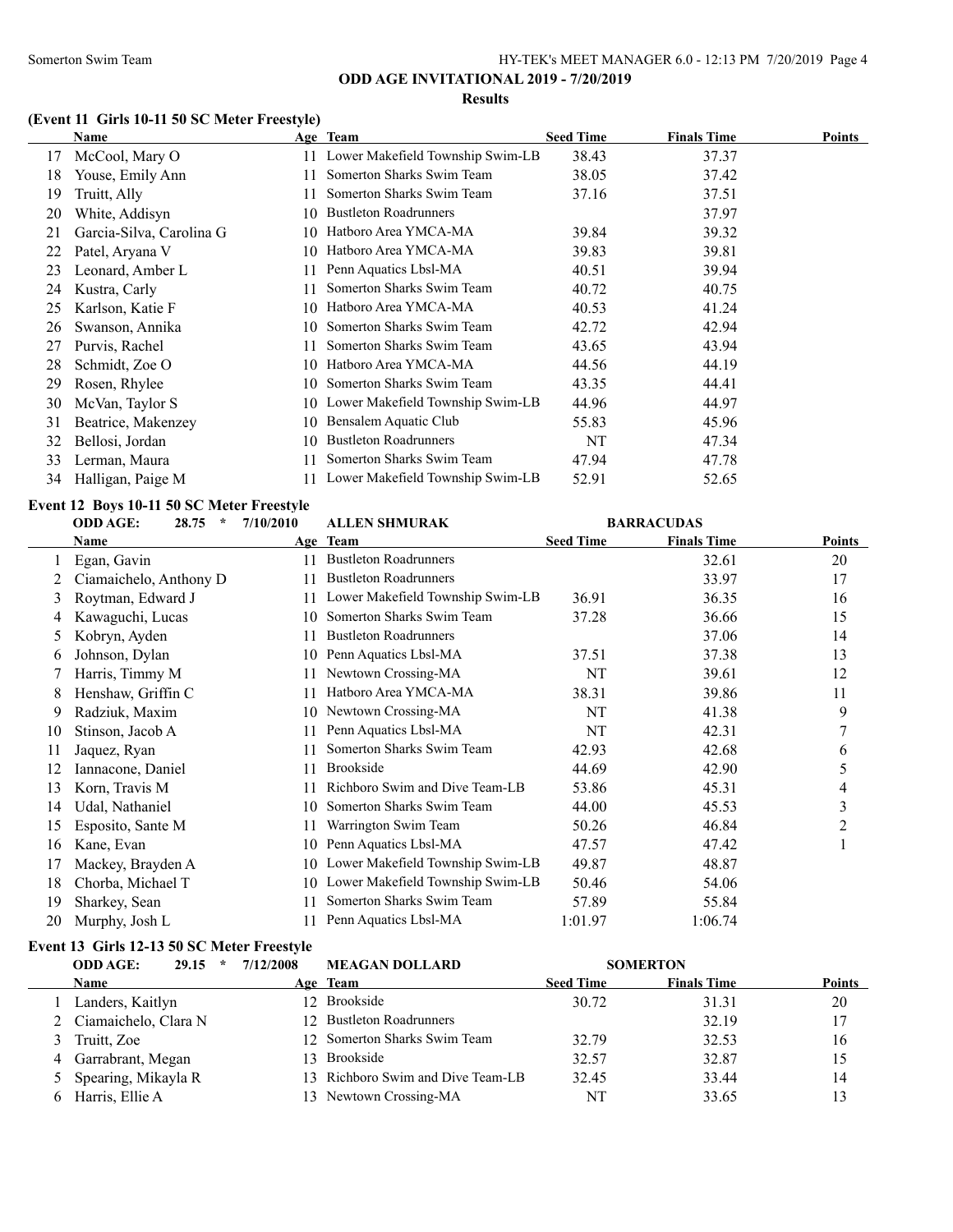#### **Results**

#### **(Event 13 Girls 12-13 50 SC Meter Freestyle)**

|    | <b>Name</b>             | Age Team                            | <b>Seed Time</b> | <b>Finals Time</b> | <b>Points</b> |
|----|-------------------------|-------------------------------------|------------------|--------------------|---------------|
|    | Ryan, Juliana R         | 13 Philadelphia Sports Club-MA      | 33.91            | 34.43              | 12            |
| 8  | Hornby, Addison L       | 12 Hatboro Area YMCA-MA             | 35.75            | 35.03              | 11            |
| 9. | Felix, Jocelyn          | 12 Hatboro Area YMCA-MA             | 36.92            | 36.87              | Q             |
| 10 | Mendel, Sadie M         | 12 Hatboro Area YMCA-MA             | 39.85            | 37.00              |               |
|    | 11 Holland, Genevieve A | 12 Hatboro Area YMCA-MA             | 36.83            | 37.09              | 6             |
| 12 | Smink, Madeline         | 13 Bustleton Roadrunners            |                  | 37.44              |               |
|    | 13 Ruiz, Paullina       | 12 Somerton Sharks Swim Team        | 39.02            | 39.25              | 4             |
| 14 | Rotella, Teagan G       | 12 Lower Makefield Township Swim-LB | 44.47            | 43.11              |               |

#### **Event 14 Boys 12-13 50 SC Meter Freestyle**

|    | <b>ODD AGE:</b><br>26.60 | 7/15/2015       | <b>LIAM SMITH</b>                   |                  | <b>OUARTETT</b>    |               |
|----|--------------------------|-----------------|-------------------------------------|------------------|--------------------|---------------|
|    | Name                     |                 | Age Team                            | <b>Seed Time</b> | <b>Finals Time</b> | <b>Points</b> |
|    | Nier, Lukas              | 13.             | Brookside                           | 28.26            | 28.25              | 20            |
|    | Schaffling, Pat          | <sup>3</sup>    | Bensalem Aquatic Club               | 29.20            | 29.15              | 17            |
| 3  | Strockoz, Jacob T        |                 | 13 Lower Makefield Township Swim-LB | 30.28            | 29.21              | 16            |
| 4  | Lebedinskiy, Alexander   |                 | 13 Northampton Valley Swim Team     | 30.41            | 30.97              | 15            |
| 5. | Martinez, Sean M         | 13.             | Hatboro Area YMCA-MA                | 32.32            | 31.87              | 14            |
| 6  | Halligan, Liam C         |                 | 13 Lower Makefield Township Swim-LB | 36.45            | 33.84              | 13            |
|    | Grosse, Keegan           | 12              | Penn Aquatics Lbsl-MA               | 36.59            | 34.19              | 12            |
| 8  | Boos, Kyle               | 12 <sup>1</sup> | Somerton Sharks Swim Team           | NT               | 35.17              | 11            |
| 9  | Beatrice, Brandan        | <sup>3</sup>    | Bensalem Aquatic Club               | 41.16            | 36.24              | 9             |
| 10 | Laible, Charlie J        |                 | 12 Lower Makefield Township Swim-LB | 35.34            | 36.50              | ┑             |
| 11 | Hanson, Gavin            | 12.             | Penn Aquatics Lbsl-MA               | 37.33            | 37.35              | 6             |
| 12 | Olsen, Peter             |                 | Somerton Sharks Swim Team           | 44.28            | 44.15              |               |

#### **Event 15 Girls 14-15 50 SC Meter Freestyle**

**Event 16 Boys 14-15 50 SC Meter Freestyle**

|   | <b>ODD AGE:</b><br>29.62<br>$\star$ | 7/15/2018       | <b>KELLSEY ROBINSON</b>             |                  | <b>RICHBORO</b>    |               |
|---|-------------------------------------|-----------------|-------------------------------------|------------------|--------------------|---------------|
|   | Name                                |                 | Age Team                            | <b>Seed Time</b> | <b>Finals Time</b> | <b>Points</b> |
|   | Storm, Hannah J                     |                 | 15 Bustleton Roadrunners            | 29.57            | $29.44*$           | 20            |
|   | 2 McVan, Maggie M                   |                 | 14 Lower Makefield Township Swim-LB | 31.81            | 32.22              | 17            |
|   | 3 Perry, Kylie                      | $\overline{14}$ | Brookside                           | 32.23            | 32.45              | 16            |
| 4 | Radzick, Vlada                      |                 | 15 Newtown Crossing-MA              | NT               | 33.30              | 15            |
|   | 5 Meehan, Trinity K                 |                 | 14 Philadelphia Sports Club-MA      | 32.93            | 33.47              | 14            |
|   | 6 Peahotta, Michelle                |                 | 14 Bensalem Aquatic Club            | NT               | 35.99              | 13            |
|   |                                     |                 |                                     |                  |                    |               |

| <b>ODD AGE:</b><br>26.78 | $*$ 7/15/2018 | <b>TYLER JUSKALIAN</b> |           | <b>SOMERTON</b>    |               |
|--------------------------|---------------|------------------------|-----------|--------------------|---------------|
| Name                     |               | Age Team               | Seed Time | <b>Finals Time</b> | <b>Points</b> |
| Wojnovich, Brady         |               | 14 Brookside           | 28.28     | 28.34              | 20            |

| Event 18 Boys 16-17 50 SC Meter Freestyle |                        |           |                              |                  |                    |               |  |
|-------------------------------------------|------------------------|-----------|------------------------------|------------------|--------------------|---------------|--|
| <b>ODD AGE:</b>                           | 25.18<br>$\mathcal{R}$ | 7/15/2018 | PATRICK CUNNINGHAM           |                  | <b>SOMERTON</b>    |               |  |
| Name                                      |                        |           | Age Team                     | <b>Seed Time</b> | <b>Finals Time</b> | <b>Points</b> |  |
| Ramalho, Luke                             |                        |           | 16 Somerton Sharks Swim Team | 25.01            | 25.84              | 20            |  |

# **Event 19 Girls 7 & Under 25 SC Meter Breaststroke**

|   | <b>ODD AGE:</b><br>23.45<br>$\star$ | 7/12/2008<br><b>ANNIE O'DARE</b> |                                             | <b>BUSTLETON</b>   |               |
|---|-------------------------------------|----------------------------------|---------------------------------------------|--------------------|---------------|
|   | <b>Name</b>                         | Age Team                         | <b>Seed Time</b>                            | <b>Finals Time</b> | <b>Points</b> |
|   | Ellis, Sadie M                      |                                  | 7 Lower Makefield Township Swim-LB<br>35.72 | 30.38              | 20            |
|   | 2 Babcock, Sierra R                 |                                  | 7 Lower Makefield Township Swim-LB<br>55.97 | 32.03              | 17            |
|   | 3 Priori, Luciana                   | Brookside                        | 31.44                                       | 32.31              | 16            |
| 4 | Garg, Apeksha                       | 7 Hatboro Area YMCA-MA           | NT                                          | 35.91              | 15            |
|   | Haas, Eva                           | <b>Brookside</b>                 | 36.78                                       | 39.07              | 14            |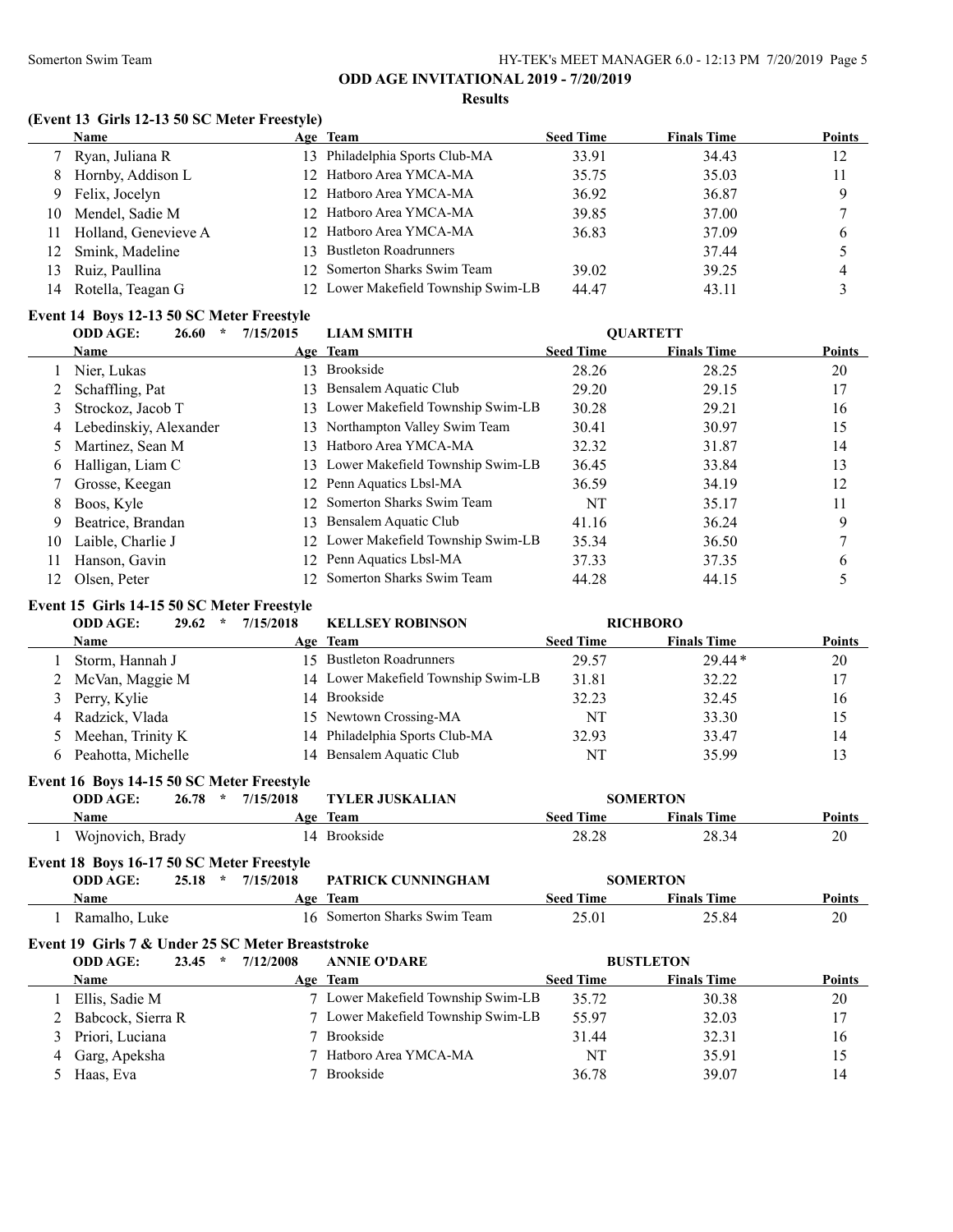**Results**

## **(Event 19 Girls 7 & Under 25 SC Meter Breaststroke)**

|    | <b>Name</b>        | Age Team                           | <b>Seed Time</b> | <b>Finals Time</b> | <b>Points</b> |
|----|--------------------|------------------------------------|------------------|--------------------|---------------|
| 6  | Jaquez, Genessis   | Somerton Sharks Swim Team          | 48.07            | 39.60              | 13            |
|    | Gaunt, Natalie     | 7 Newtown Crossing-MA              | 53.78            | 40.08              | 12            |
| 8  | Poehlmann, Evie    | 7 Hatboro Area YMCA-MA             | NT               | 43.46              | 11            |
| 9  | Silva, Vivian N    | 7 Richboro Swim and Dive Team-LB   | 42.98            | 43.61              | 9             |
| 10 | Gaunt, Noelle M    | 7 Newtown Crossing-MA              | NT               | 44.78              |               |
| 11 | Sottile, Kira      | 7 Newtown Crossing-MA              | NT               | 46.07              | b             |
| 12 | Reid, Pyper A      | 6 Lower Makefield Township Swim-LB | NT               | 46.43              |               |
| 13 | Iaccio, Avarie     | 7 Neshaminy Core-MA                | NT               | 47.68              | 4             |
| 14 | Konopka, Charlotte | Somerton Sharks Swim Team          | 49.64            | 47.75              | 3             |
| 15 | Bryson, Myra N     | 7 Lower Makefield Township Swim-LB | 46.12            | 48.58              |               |
| 16 | Withers, Amelia J  | Hatboro Area YMCA-MA               | 49.26            | 48.97              |               |
| 17 | Paczewski, Julia   | 5 Somerton Sharks Swim Team        | NT               | 52.15              |               |
| 18 | Korn, Juliana H    | 7 Richboro Swim and Dive Team-LB   | 53.97            | 58.44              |               |

## **Event 20 Boys 7 & Under 25 SC Meter Breaststroke**

|    | 22.35<br><b>ODD AGE:</b><br>$\star$ | 7/15/2015 | <b>SABASTIAN VRADINSKIY</b>        |                  | <b>NORTWSHP</b>    |               |
|----|-------------------------------------|-----------|------------------------------------|------------------|--------------------|---------------|
|    | <b>Name</b>                         |           | Age Team                           | <b>Seed Time</b> | <b>Finals Time</b> | <b>Points</b> |
|    | Luddecke, Jared R                   |           | Hatboro Area YMCA-MA               | 26.46            | 26.06              | 20            |
|    | 2 Kawaguchi, Tiago                  |           | Somerton Sharks Swim Team          | 34.69            | 35.10              | 17            |
| 3  | Collins, James                      |           | Somerton Sharks Swim Team          | NT               | 35.56              | 16            |
|    | 4 Maltby, Andrew M                  |           | 6 Lower Makefield Township Swim-LB | 43.00            | 36.00              | 15            |
|    | 5 Long, Sam A                       |           | 7 Lower Makefield Township Swim-LB | 40.84            | 36.44              | 14            |
| 6. | Powell, Andrew                      |           | 6 Somerton Sharks Swim Team        | 45.51            | 37.34              | 13            |
|    | Johnson, Riley                      |           | 6 Penn Aquatics Lbsl-MA            | 40.31            | 37.75              | 12            |
| 8  | Newberry, Isaak J                   |           | Hatboro Area YMCA-MA               | NT               | 38.91              | 11            |
| 9  | Reilly, Gavin                       |           | <b>Brookside</b>                   | NT               | 41.80              | 9             |
| 10 | Meehan, Rylan J                     |           | Philadelphia Sports Club-MA        | 50.97            | 43.06              |               |
| 11 | Patel, Vihaan V                     |           | Hatboro Area YMCA-MA               | 27.68            | 44.66              | 6             |
| 12 | Sharkey, Luke                       |           | 6 Somerton Sharks Swim Team        | NT               | 52.12              |               |

#### **Event 21 Girls 8-9 25 SC Meter Breaststroke**

|      | <b>ODD AGE:</b><br>$\star$<br><b>JENNIE DEPAUL</b><br><b>LMT-A</b><br>20.60<br>7/12/2008 |   |                                  |                  |                    |                |
|------|------------------------------------------------------------------------------------------|---|----------------------------------|------------------|--------------------|----------------|
|      | Name                                                                                     |   | Age Team                         | <b>Seed Time</b> | <b>Finals Time</b> | Points         |
|      | Ellis, Abbie M                                                                           | 8 | Lower Makefield Township Swim-LB | 24.66            | 24.56              | 20             |
|      | Jarantow, Alexandra K                                                                    | 9 | Lower Makefield Township Swim-LB | 24.45            | 24.60              | 17             |
| 3    | Karasinski, Helen                                                                        | 8 | <b>Brookside</b>                 | 25.59            | 25.08              | 16             |
| 4    | Landers, Meghan                                                                          | 9 | <b>Brookside</b>                 | 24.56            | 25.40              | 15             |
| 5.   | Korn, Emelie A                                                                           | 9 | Richboro Swim and Dive Team-LB   | 39.69            | 26.53              | 14             |
| 6    | Daniel, Abby                                                                             | 9 | Warrington Swim Team             | 27.84            | 26.88              | 13             |
|      | Hornby, Avery C                                                                          | 8 | Hatboro Area YMCA-MA             | 31.31            | 28.40              | 12             |
| *8   | Laible, Aubrey T                                                                         | 8 | Lower Makefield Township Swim-LB | 28.99            | 29.53              | 10             |
| $*8$ | Reilly, Cailyn                                                                           | 9 | <b>Brookside</b>                 | 28.89            | 29.53              | 10             |
| 10   | D'Agostino, Isabella                                                                     |   | <b>Bustleton Roadrunners</b>     |                  | 29.67              | 7              |
| 11   | Bochnowicz, Julianna                                                                     |   | Newtown Crossing-MA              | 31.59            | 29.96              | 6              |
| 12   | Kobryn, Taylor                                                                           |   | <b>Bustleton Roadrunners</b>     |                  | 30.00              | 5              |
| 13   | Thierolf, Cailyn A                                                                       | 9 | Warrington Swim Team             | NT               | 33.12              | 4              |
| 14   | Manley, Maggie G                                                                         | 9 | Lower Makefield Township Swim-LB | 39.56            | 33.41              | 3              |
| 15   | Holland, Gillian S                                                                       | 8 | Hatboro Area YMCA-MA             | 38.56            | 34.76              | $\overline{2}$ |
| 16   | Prentice, Sam K                                                                          | 8 | Lower Makefield Township Swim-LB | NT               | 35.31              |                |
| 17   | Saguil, Ella M                                                                           |   | Lower Makefield Township Swim-LB | 37.57            | 36.25              |                |
| 18   | Riggs, Alyssa                                                                            | 9 | <b>Bustleton Roadrunners</b>     |                  | 37.08              |                |
| 19   | Lerman, Emma                                                                             |   | Somerton Sharks Swim Team        | NT               | 37.88              |                |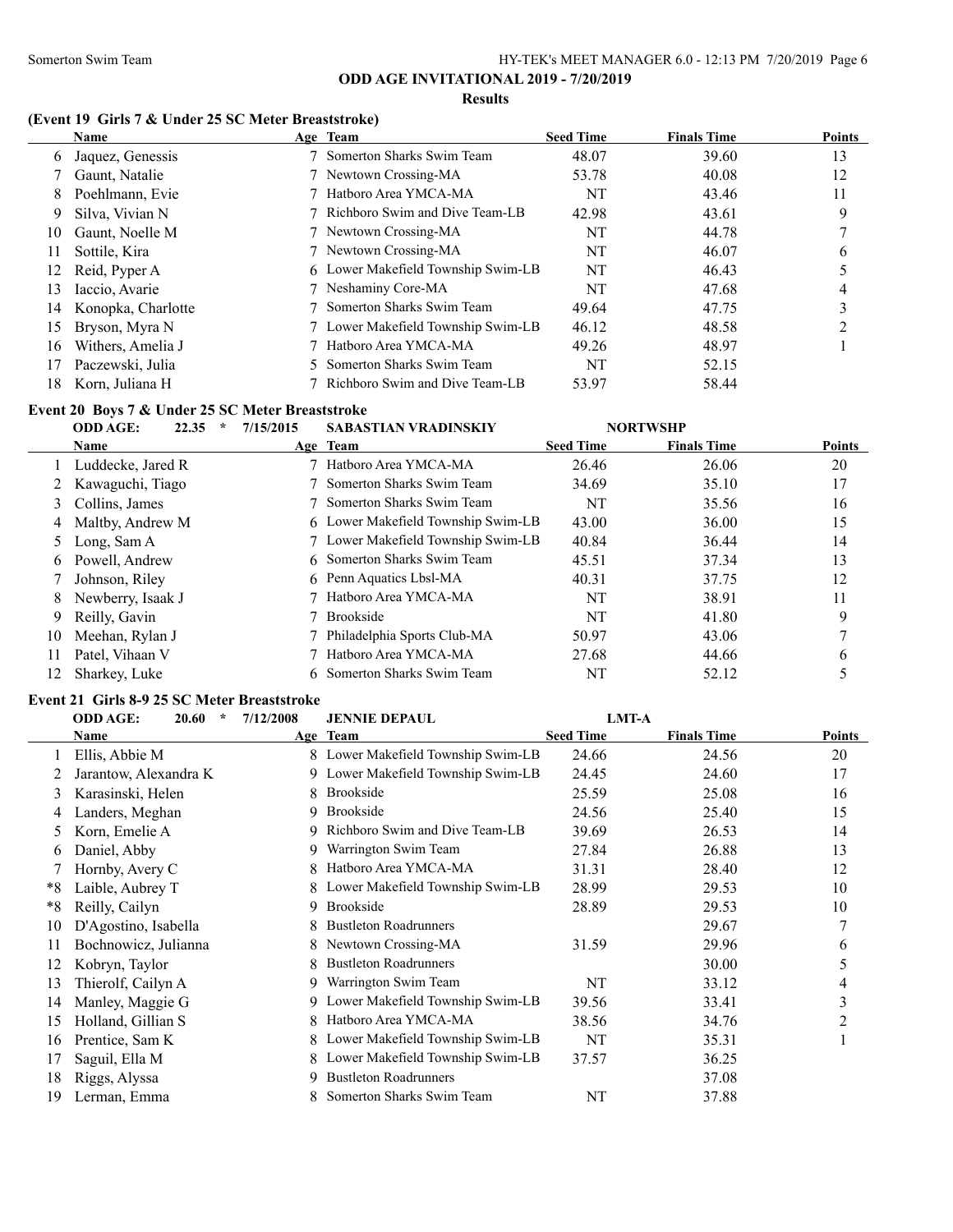**Results**

#### **(Event 21 Girls 8-9 25 SC Meter Breaststroke)**

| Name               | Age Team                    | <b>Seed Time</b> | <b>Finals Time</b> | <b>Points</b> |
|--------------------|-----------------------------|------------------|--------------------|---------------|
| 20 Olsen, Margaret | 9 Somerton Sharks Swim Team | 37.12            | 41.16              |               |
| 21 Bragg, Joella A | 9 Warrington Swim Team      | 1:01.76          | 48.63              |               |

#### **Event 22 Boys 8-9 25 SC Meter Breaststroke**

|    | <b>ODD AGE:</b><br>$\star$<br>21.01 | 7/12/2014 | <b>BRANDON FREDERICKSDORF</b>      | <b>SOMERTON</b>  |                    |        |
|----|-------------------------------------|-----------|------------------------------------|------------------|--------------------|--------|
|    | Name                                |           | Age Team                           | <b>Seed Time</b> | <b>Finals Time</b> | Points |
|    | Fleming, Chase                      |           | 9 Bustleton Roadrunners            |                  | 22.51              | 20     |
|    | Grosse, Landon P                    | 9         | Penn Aquatics Lbsl-MA              | NT               | 22.97              | 17     |
| 3  | McCool, Luke J                      | 9         | Lower Makefield Township Swim-LB   | 24.62            | 23.06              | 16     |
| 4  | Centafont, Alexander J              | 9.        | Warrington Swim Team               | 24.53            | 23.90              | 15     |
|    | Fleming, Kyle                       |           | <b>Bustleton Roadrunners</b>       |                  | 24.41              | 14     |
| 6  | Thau, Jackson                       | 9         | <b>Brookside</b>                   | 26.80            | 25.84              | 13     |
|    | Sourotkine, Michael J               | 9         | Hatboro Area YMCA-MA               | 26.93            | 25.96              | 12     |
| 8  | Maxwell, JD D                       |           | Hatboro Area YMCA-MA               | 28.38            | 26.90              | 11     |
| 9  | Hetsiy, Ivan                        | 8         | Somerton Sharks Swim Team          | 29.89            | 26.91              | 9      |
| 10 | Tarantino, Connor                   | 8         | <b>Brookside</b>                   | 28.03            | 27.58              |        |
| 11 | Maltby, Alex D                      |           | 8 Lower Makefield Township Swim-LB | 28.00            | 28.59              | 6      |
| 12 | Murphy, Caleb M                     | 9         | Penn Aquatics Lbsl-MA              | 32.18            | 31.48              | 5      |
| 13 | Williams, Owen                      | 9         | Northampton Valley Swim Team       | 36.94            | 31.98              | 4      |
| 14 | Sharkey, Finnegan                   | 9.        | Somerton Sharks Swim Team          | 31.59            | 32.13              | 3      |
| 15 | Morales, Liam                       | 8         | Penn Aquatics Lbsl-MA              | 32.85            | 32.70              | 2      |
| 16 | Setzer, Carl T                      | 9         | Richboro Swim and Dive Team-LB     | 52.39            | 34.72              |        |
| 17 | Udal, Samuel                        | 8         | Somerton Sharks Swim Team          | NT               | 34.91              |        |
| 18 | Revak, Jackson D                    |           | Lower Makefield Township Swim-LB   | 45.00            | 41.42              |        |
|    |                                     |           |                                    |                  |                    |        |

#### **Event 23 Girls 10-11 50 SC Meter Breaststroke**

## **ODD AGE: 39.00 \* 7/7/2007 MARIA ROCCHI SOMERTON**

|    | Name                 |    | Age Team                         | <b>Seed Time</b> | <b>Finals Time</b> | <b>Points</b> |
|----|----------------------|----|----------------------------------|------------------|--------------------|---------------|
|    | Short, Sophia        | 11 | Somerton Sharks Swim Team        | 44.48            | $33.37*$           | 20            |
|    | Descher, Carol Ann   | 11 | Somerton Sharks Swim Team        | 44.59            | 43.44              | 17            |
| 3  | Truitt, Ally         | 11 | Somerton Sharks Swim Team        | 45.34            | 44.62              | 16            |
| 4  | Donahoe, Cheyenne    | 11 | <b>Bustleton Roadrunners</b>     |                  | 45.31              | 15            |
| 5  | Kolodij, Brianna     | 11 | Somerton Sharks Swim Team        | 45.16            | 45.38              | 14            |
| 6  | Maltby, Elizabeth S  | 11 | Lower Makefield Township Swim-LB | 47.00            | 46.25              | 13            |
|    | Luddecke, Megan B    | 11 | Hatboro Area YMCA-MA             | 46.84            | 46.99              | 12            |
| 8  | Maxwell, Gracie      | 10 | Hatboro Area YMCA-MA             | 54.25            | 48.87              | 11            |
| 9  | Hicks, Morgan        | 11 | Neshaminy Core-MA                | <b>NT</b>        | 49.03              | 9             |
| 10 | Buczko, Allison      | 11 | Hatboro Area YMCA-MA             | 49.45            | 49.10              | 7             |
| 11 | Clark, Gabriella     | 10 | Somerton Sharks Swim Team        | <b>NT</b>        | 49.96              | 6             |
| 12 | Swanson, Annika      | 10 | Somerton Sharks Swim Team        | NT               | 50.04              | 5             |
| 13 | Paczewski, Gina      |    | Somerton Sharks Swim Team        | 53.24            | 50.34              | 4             |
| 14 | Wood, Raegan         | 10 | Somerton Sharks Swim Team        | NT               | 50.88              | 3             |
| 15 | Youse, Emily Ann     |    | Somerton Sharks Swim Team        | 51.49            | 51.48              | 2             |
| 16 | Messmer, Ella B      | 11 | Northampton Valley Swim Team     | 52.08            | 51.83              | 1             |
| 17 | Lebedinskiy, Chelsea | 10 | Northampton Valley Swim Team     | 50.01            | 51.94              |               |
| 18 | White, Addisyn       | 10 | <b>Bustleton Roadrunners</b>     |                  | 52.34              |               |
| 19 | Cohen, Rachel        | 11 | Lower Makefield Township Swim-LB | 49.83            | 52.44              |               |
| 20 | Kustra, Carly        | 11 | Somerton Sharks Swim Team        | 53.97            | 53.82              |               |
| 21 | McCool, Mary O       | 11 | Lower Makefield Township Swim-LB | 56.75            | 54.14              |               |
| 22 | Lerman, Maura        | 11 | Somerton Sharks Swim Team        | 53.44            | 55.50              |               |
| 23 | Descher, Catherine   | 10 | Somerton Sharks Swim Team        | NT               | 56.20              |               |
| 24 | Bellosi, Jordan      | 10 | <b>Bustleton Roadrunners</b>     | NT               | 56.73              |               |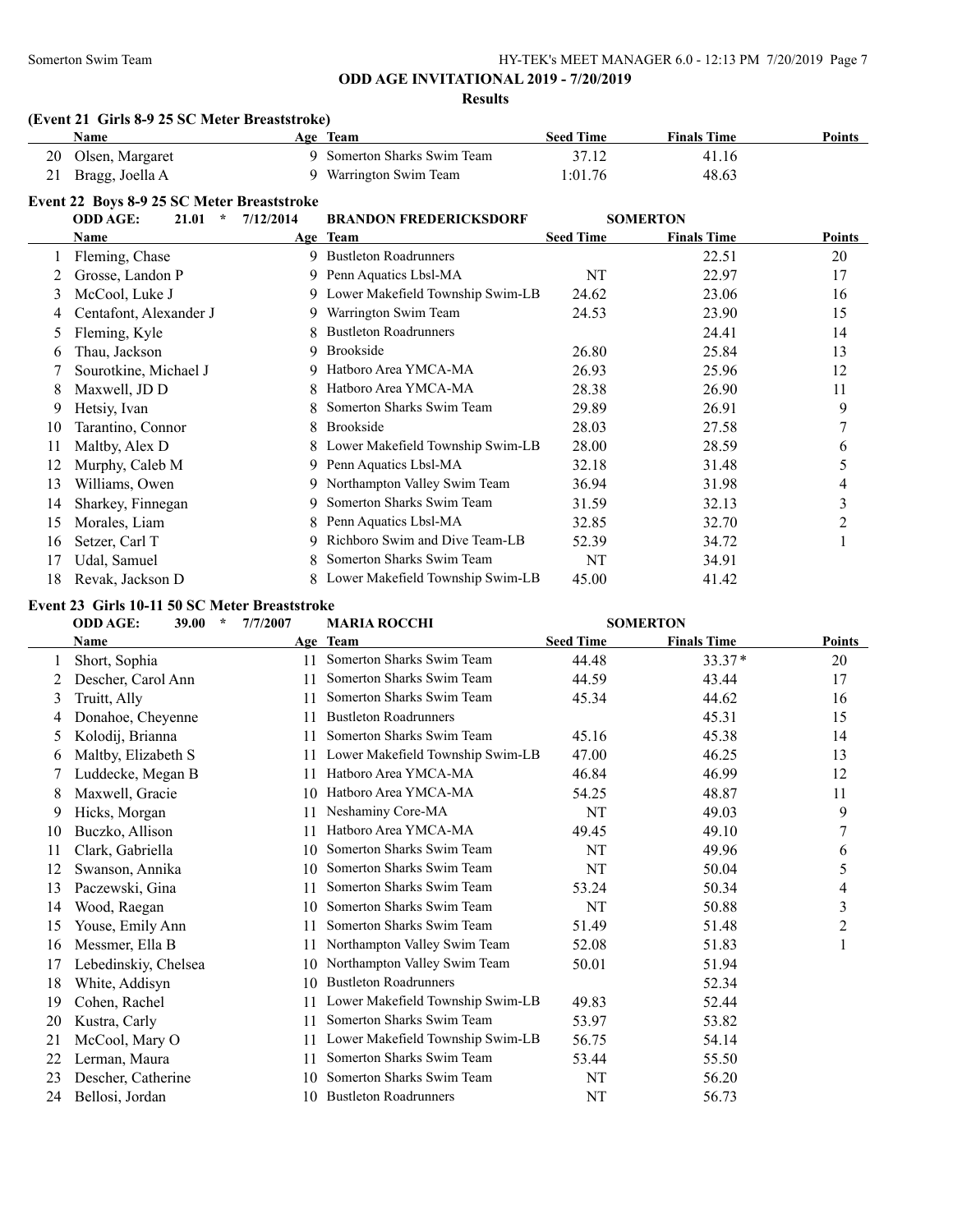**Results**

#### **(Event 23 Girls 10-11 50 SC Meter Breaststroke)**

|     | Name                     | Age Team                            | <b>Seed Time</b> | <b>Finals Time</b> | <b>Points</b> |
|-----|--------------------------|-------------------------------------|------------------|--------------------|---------------|
| 25  | Garcia-Silva, Carolina G | 10 Hatboro Area YMCA-MA             | NT               | 56.81              |               |
|     | 26 Patel, Aryana V       | 10 Hatboro Area YMCA-MA             | NT               | 57.87              |               |
| 27  | Leonard, Amber L         | 11 Penn Aquatics Lbsl-MA            | 1:00.27          | 58.66              |               |
| 28. | Beatrice, Makenzey       | 10 Bensalem Aquatic Club            | NT               | 1:01.47            |               |
| 29  | Rosen, Rhylee            | 10 Somerton Sharks Swim Team        | NT               | 1:06.56            |               |
| 30  | McVan, Taylor S          | 10 Lower Makefield Township Swim-LB | NT               | 1:08.18            |               |
| 31  | Halligan, Paige M        | 11 Lower Makefield Township Swim-LB | 1:16.39          | 1:12.16            |               |

#### **Event 24 Boys 10-11 50 SC Meter Breaststroke**

|    | втене второго-положение вназначае |                      |                                  |                  |                    |               |
|----|-----------------------------------|----------------------|----------------------------------|------------------|--------------------|---------------|
|    | 39.44<br><b>ODD AGE:</b>          | 7/14/2018<br>$\star$ | <b>JOSH FERKER</b>               | <b>NORTWSHP</b>  |                    |               |
|    | Name                              |                      | Age Team                         | <b>Seed Time</b> | <b>Finals Time</b> | <b>Points</b> |
|    | Egan, Gavin                       | 11                   | <b>Bustleton Roadrunners</b>     |                  | 44.03              | 20            |
|    | Ciamaichelo, Anthony D            | 11                   | <b>Bustleton Roadrunners</b>     |                  | 44.13              | 17            |
| 3  | Roytman, Edward J                 | 11.                  | Lower Makefield Township Swim-LB | NT               | 46.53              | 16            |
| 4  | Kawaguchi, Lucas                  | 10                   | Somerton Sharks Swim Team        | NT               | 46.95              | 15            |
| 5  | Kobryn, Ayden                     | 11                   | <b>Bustleton Roadrunners</b>     |                  | 47.10              | 14            |
| 6  | Stinson, Jacob A                  | 11                   | Penn Aquatics Lbsl-MA            | NT               | 56.25              | 13            |
|    | Iannacone, Daniel                 | 11                   | <b>Brookside</b>                 | 55.07            | 57.66              | 12            |
| 8  | Johnson, Dylan                    | 10                   | Penn Aquatics Lbsl-MA            | NT               | 1:00.54            | 11            |
| 9  | Kane, Evan                        | 10                   | Penn Aquatics Lbsl-MA            | NT               | 1:00.63            | 9             |
| 10 | Korn, Travis M                    |                      | Richboro Swim and Dive Team-LB   | 1:06.05          | 1:00.92            | 7             |
| 11 | Harris, Timmy M                   | 11                   | Newtown Crossing-MA              | NT               | 1:02.71            | 6             |
| 12 | Chorba, Michael T                 | 10                   | Lower Makefield Township Swim-LB | NT               | 1:05.03            | 5             |
| 13 | Jaquez, Ryan                      | 11                   | Somerton Sharks Swim Team        | 1:04.41          | 1:05.37            | 4             |
| 14 | Mackey, Brayden A                 | 10                   | Lower Makefield Township Swim-LB | NT               | 1:11.88            | 3             |
| 15 | Murphy, Josh L                    | 11                   | Penn Aquatics Lbsl-MA            | NT               | 1:14.40            | 2             |
| 16 | Esposito, Sante M                 | 11                   | Warrington Swim Team             | NT               | 1:17.07            |               |
| 17 | Sharkey, Sean                     |                      | Somerton Sharks Swim Team        | 1:48.57          | 1:37.28            |               |

#### **Event 25 Girls 12-13 50 SC Meter Breaststroke**

|    | <b>ODD AGE:</b><br>36.61<br>$\ast$ | 7/15/2017 | <b>HANNAH STORM</b>                 |                  | <b>BUSTLETON</b>   |               |
|----|------------------------------------|-----------|-------------------------------------|------------------|--------------------|---------------|
|    | <b>Name</b>                        |           | Age Team                            | <b>Seed Time</b> | <b>Finals Time</b> | <b>Points</b> |
|    | Ciamaichelo, Clara N               |           | 12 Bustleton Roadrunners            |                  | 39.73              | 20            |
|    | Landers, Kaitlyn                   |           | 12 Brookside                        | 43.33            | 42.41              | 17            |
|    | Truitt, Zoe                        |           | 12 Somerton Sharks Swim Team        | 44.70            | 42.50              | 16            |
|    | Hornby, Addison L                  |           | 12 Hatboro Area YMCA-MA             | 46.75            | 44.92              | 15            |
|    | Kennedy, Emily L                   |           | 12 Penn Aquatics Lbsl-MA            | 45.80            | 45.03              | 14            |
| 6  | Felix, Jocelyn                     |           | 12 Hatboro Area YMCA-MA             | 47.30            | 45.13              | 13            |
|    | Mendel, Sadie M                    |           | 12 Hatboro Area YMCA-MA             | 49.21            | 45.25              | 12            |
| 8  | Fiander, Lila E                    | 12        | Warrington Swim Team                | 52.38            | 49.87              | 11            |
| 9  | MacAlister, Kate                   |           | 12 Somerton Sharks Swim Team        | 52.59            | 50.43              | 9             |
| 10 | Rotella, Teagan G                  |           | 12 Lower Makefield Township Swim-LB | NT               | 54.12              |               |
| 11 | Chorba, Elizabeth M                |           | 12 Lower Makefield Township Swim-LB | 44.53            | 1:00.41            | 6             |

## **Event 26 Boys 12-13 50 SC Meter Breaststroke**

| <b>ODD AGE:</b><br>7/15/2015<br>34.68<br>$\star$ |  | <b>ANDREW PAVE</b>                  | <b>ORELAND</b>   |                    |               |  |
|--------------------------------------------------|--|-------------------------------------|------------------|--------------------|---------------|--|
| <b>Name</b>                                      |  | Age Team                            | <b>Seed Time</b> | <b>Finals Time</b> | <b>Points</b> |  |
| Strockoz, Jacob T                                |  | 13 Lower Makefield Township Swim-LB | 39.04            | 37.63              | 20            |  |
| 2 Lebedinskiy, Alexander                         |  | 13 Northampton Valley Swim Team     | 39.64            | 38.81              | 17            |  |
| 3 Grosse, Keegan                                 |  | 12 Penn Aquatics Lbsl-MA            | 45.88            | 42.45              | 16            |  |
| 4 Akmalov, Umid                                  |  | 13 Neshaminy Core-MA                | NT               | 43.50              | 15            |  |
| 5 Belder, Steven A                               |  | 13 Lower Makefield Township Swim-LB | 47.34            | 44.54              | 14            |  |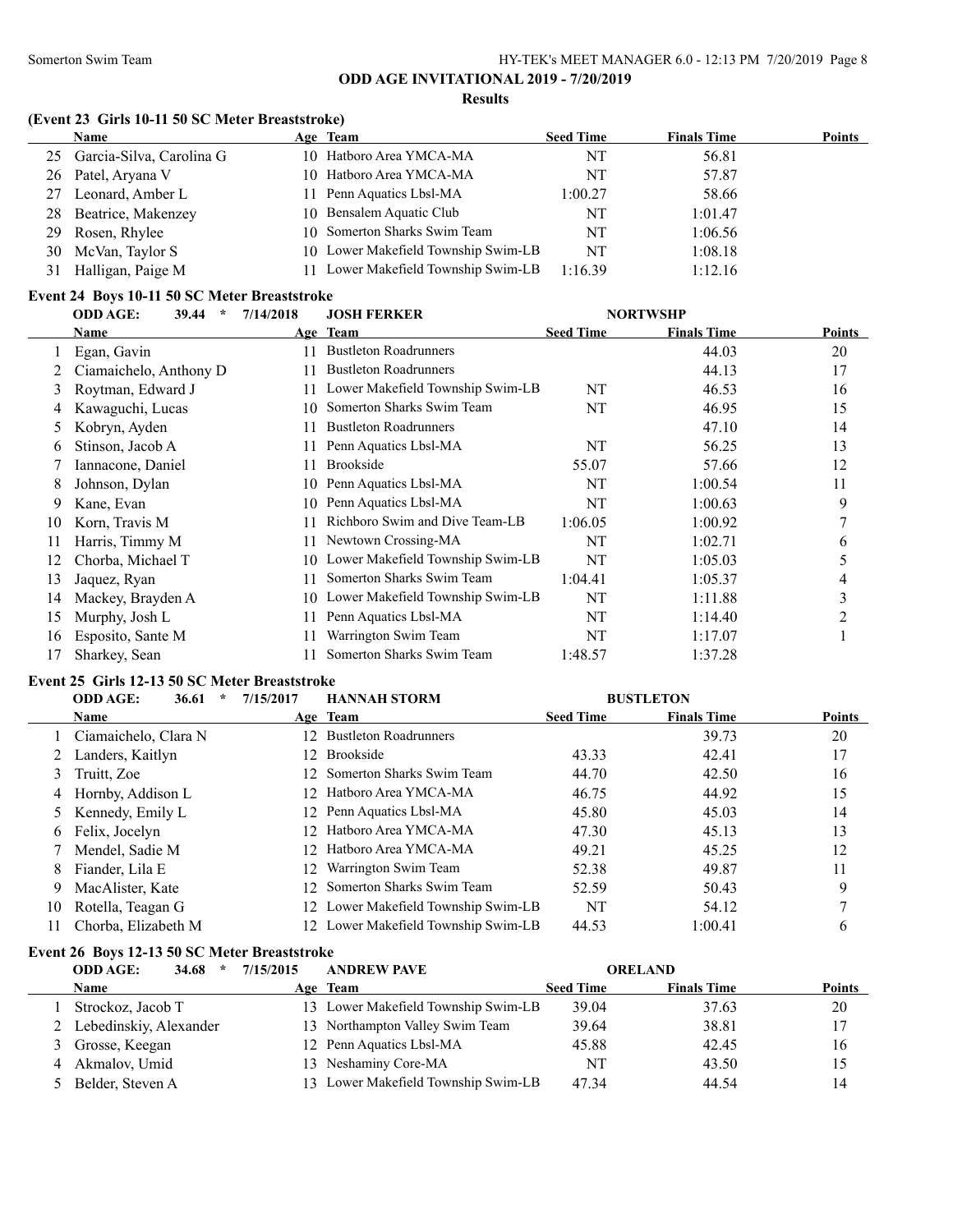#### **Results**

|     | <b>Name</b>       | Age Team                            | <b>Seed Time</b> | <b>Finals Time</b> | <b>Points</b> |
|-----|-------------------|-------------------------------------|------------------|--------------------|---------------|
| 6   | Boos, Kyle        | 12 Somerton Sharks Swim Team        | 51.13            | 49.12              | 13            |
|     | Laible, Charlie J | 12 Lower Makefield Township Swim-LB | 48.31            | 49.66              | 12            |
| 8.  | Beatrice, Brandan | 13 Bensalem Aquatic Club            | 59.50            | 51.47              | 11            |
| 9.  | Halligan, Liam C  | 13 Lower Makefield Township Swim-LB | NT               | 52.87              | 9             |
| 10. | Hanson, Gavin     | 12 Penn Aquatics Lbsl-MA            | 57.42            | 56.06              |               |
|     | Olsen, Peter      | 12 Somerton Sharks Swim Team        | 1:08.02          | 1:10.47            | 6             |

| <b>ODD AGE:</b><br>1:19.31<br>$\star$ | 7/15/2018 | <b>SABINA HARTMAN</b>          |                  | <b>RICHBORO</b>    |        |
|---------------------------------------|-----------|--------------------------------|------------------|--------------------|--------|
| Name                                  |           | Age Team                       | <b>Seed Time</b> | <b>Finals Time</b> | Points |
| Storm. Hannah J                       |           | 15 Bustleton Roadrunners       | 1:18.89          | 1:23.72            | 20     |
| 2 Vinogradova, Alisa                  |           | 14 Newtown Crossing-MA         | 1:30.97          | 1:34.31            |        |
| Meehan, Trinity K                     |           | 14 Philadelphia Sports Club-MA | 1:40.08          | 1:41.41            | 16     |

## **Event 28 Boys 14-15 100 SC Meter Breaststroke**

| <b>ODD AGE:</b><br>1:19.95<br>$\star$ | 7/15/2018 | <b>BOBBY FREDERICKSDORF</b>         |                  | <b>SOMERTON</b>    |        |
|---------------------------------------|-----------|-------------------------------------|------------------|--------------------|--------|
| Name                                  |           | Age Team                            | <b>Seed Time</b> | <b>Finals Time</b> | Points |
| Wojnovich, Brady                      |           | 14 Brookside                        | 1:23.18          | 1:23.80            | 20     |
| 2 Frolov, Ilyas                       |           | 14 Lower Makefield Township Swim-LB | 1:23.69          | 1:24.78            |        |

### **Event 31 Girls 7 & Under 25 SC Meter Backstroke**

|    | <b>ODD AGE:</b><br>20.67<br>$\star$ | 7/12/2008 | <b>ANNIE O'DARE</b>              |                  | <b>BUSTLETON</b>   |                |
|----|-------------------------------------|-----------|----------------------------------|------------------|--------------------|----------------|
|    | Name                                |           | Age Team                         | <b>Seed Time</b> | <b>Finals Time</b> | <b>Points</b>  |
|    | Priori, Luciana                     |           | <b>Brookside</b>                 | 26.32            | 25.87              | 20             |
| 2  | Carroll, Julia                      |           | Newtown Crossing-MA              | 27.77            | 26.22              | 17             |
| 3  | Iaccio, Avarie                      |           | Neshaminy Core-MA                | NT               | 26.72              | 16             |
| 4  | Poehlmann, Evie                     |           | Hatboro Area YMCA-MA             | 29.81            | 28.44              | 15             |
| 5  | Ellis, Sadie M                      |           | Lower Makefield Township Swim-LB | 31.81            | 28.71              | 14             |
| 6  | Babcock, Sierra R                   |           | Lower Makefield Township Swim-LB | 33.75            | 29.53              | 13             |
|    | Haas, Eva                           |           | Brookside                        | 31.69            | 29.72              | 12             |
| 8  | Konopka, Charlotte                  |           | Somerton Sharks Swim Team        | 32.14            | 30.24              | 11             |
| 9  | Silva, Vivian N                     |           | Richboro Swim and Dive Team-LB   | 36.76            | 31.37              | 9              |
| 10 | Gaunt, Natalie                      |           | Newtown Crossing-MA              | <b>NT</b>        | 32.13              | 7              |
| 11 | Garg, Apeksha                       |           | Hatboro Area YMCA-MA             | 33.97            | 32.88              | 6              |
| 12 | Withers, Amelia J                   |           | Hatboro Area YMCA-MA             | 31.01            | 34.34              | 5              |
| 13 | Bryson, Myra N                      |           | Lower Makefield Township Swim-LB | 38.75            | 34.94              | 4              |
| 14 | Jaquez, Genessis                    |           | Somerton Sharks Swim Team        | 32.52            | 34.97              | 3              |
| 15 | Bojanowski, Evelyn R                |           | Newtown Crossing-MA              | 37.37            | 36.40              | $\overline{c}$ |
| 16 | Sottile, Kira                       |           | Newtown Crossing-MA              | NT               | 36.47              | 1              |
| 17 | Reid, Pyper A                       | 6.        | Lower Makefield Township Swim-LB | 42.00            | 37.76              |                |
| 18 | Gaunt, Noelle M                     |           | Newtown Crossing-MA              | NT               | 43.06              |                |
| 19 | Harris, Julia                       | 6.        | Newtown Crossing-MA              | NT               | 44.15              |                |
| 20 | Korn, Juliana H                     |           | Richboro Swim and Dive Team-LB   | 58.90            | 44.71              |                |
| 21 | Clark, Catherine                    | 5.        | Somerton Sharks Swim Team        | NT               | 48.77              |                |
| 22 | Paczewski, Julia                    | 5.        | Somerton Sharks Swim Team        | 42.16            | 49.01              |                |
| 23 | Boos, Zoey                          | 6.        | Somerton Sharks Swim Team        | 45.91            | 51.03              |                |

#### **Event 32 Boys 7 & Under 25 SC Meter Backstroke**

| <b>ODD AGE:</b><br>21.35<br>$\star$ | <b>CONNOR KILLION</b><br>7/7/2007 | <b>SOMERTON</b>  |                    |               |
|-------------------------------------|-----------------------------------|------------------|--------------------|---------------|
| Name                                | Age Team                          | <b>Seed Time</b> | <b>Finals Time</b> | <b>Points</b> |
| Luddecke, Jared R                   | 7 Hatboro Area YMCA-MA            | 25.68            | 26.07              | 20            |
| 2 Newberry, Isaak J                 | 7 Hatboro Area YMCA-MA            | 28.29            | 28.28              |               |
| 3 Murphy, Gideon J                  | 6 Penn Aquatics Lbsl-MA           | 33.21            | 31.72              | 16            |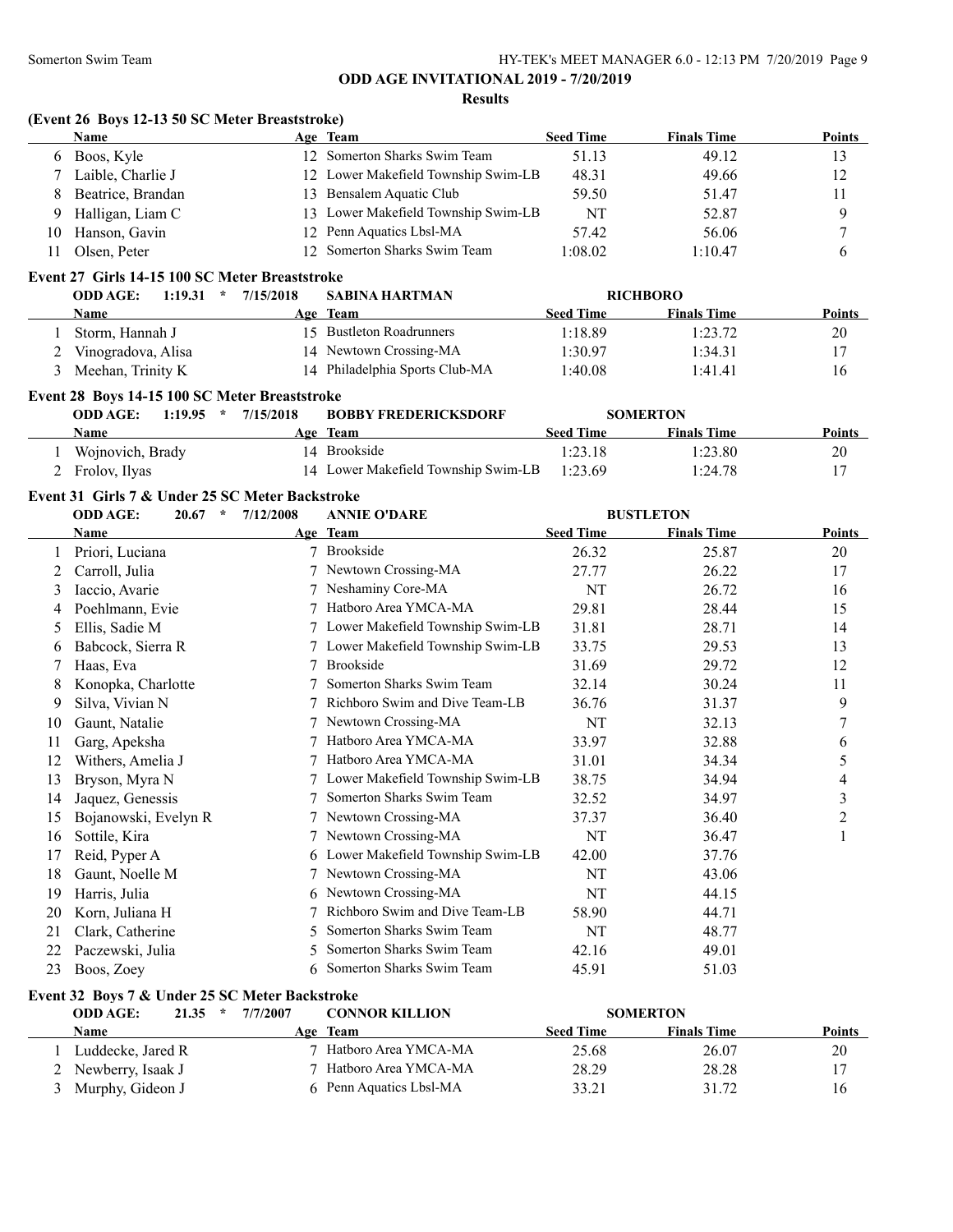**Results**

#### **(Event 32 Boys 7 & Under 25 SC Meter Backstroke)**

|    | <b>Name</b>           | Age Team                           | <b>Seed Time</b> | <b>Finals Time</b> | <b>Points</b> |
|----|-----------------------|------------------------------------|------------------|--------------------|---------------|
| 4  | Johnson, Riley        | 6 Penn Aquatics Lbsl-MA            | 31.31            | 32.41              | 15            |
|    | Filimonov, Feliks     | 7 Northampton Valley Swim Team     | 19.54            | 33.94              | 14            |
|    | 6 Centafont, Andrew A | 7 Warrington Swim Team             | 40.94            | 36.57              | 13            |
|    | Patel, Vihaan V       | 7 Hatboro Area YMCA-MA             | 39.60            | 37.47              | 12            |
| 8  | Maltby, Andrew M      | 6 Lower Makefield Township Swim-LB | 41.88            | 39.15              | 11            |
| 9  | Marshall, Alexander J | 6 Newtown Crossing-MA              | 39.23            | 41.20              | 9             |
| 10 | Basil, Logan J        | 7 Penn Aquatics Lbsl-MA            | 40.91            | 42.46              |               |
| 11 | Meehan, Rylan J       | 7 Philadelphia Sports Club-MA      | 48.73            | 42.90              | 6             |
| 12 | Powell, Andrew        | 6 Somerton Sharks Swim Team        | 40.20            | 51.03              |               |
| 13 | Sharkey, Luke         | 6 Somerton Sharks Swim Team        | 1:02.57          | 1:12.13            |               |
|    |                       |                                    |                  |                    |               |

#### **Event 33 Girls 8-9 25 SC Meter Backstroke**

## **ODD AGE: 18.78 \* 7/8/2006 ALEXA FABBRI LMT-A Name Age Team Seed Time Finals Time Points** 1 Landers, Meghan 9 Brookside 21.86 20.59 20 2 Thierolf, Cailyn A 9 Warrington Swim Team 22.85 21.01 17 3 Jarantow, Alexandra K 9 Lower Makefield Township Swim-LB 21.72 22.70 16 4 Ellis, Abbie M 8 Lower Makefield Township Swim-LB 22.65 23.75 23.75 15 5 Hornby, Avery C 8 Hatboro Area YMCA-MA 24.70 24.53 14 6 Karasinski, Helen 8 Brookside 24.03 25.16 13 7 Korn, Emelie A 9 Richboro Swim and Dive Team-LB 24.43 25.47 12 8 Bochnowicz, Velina 8 Newtown Crossing-MA 30.47 25.50 11 9 Karlson, Chloe L 8 Hatboro Area YMCA-MA 31.53 25.92 9 10 Bochnowicz, Julianna 8 Newtown Crossing-MA 28.31 27.31 7 11 Daniel, Abby 9 Warrington Swim Team 27.28 28.46 6 12 Prentice, Sam K 8 Lower Makefield Township Swim-LB 30.54 28.89 5 13 Manley, Maggie G 9 Lower Makefield Township Swim-LB 29.47 29.06 4 14 Holland, Gillian S 8 Hatboro Area YMCA-MA 28.23 29.17 3 15 Saguil, Ella M 8 Lower Makefield Township Swim-LB 33.50 29.59 29.59 2 16 Laible, Aubrey T 8 Lower Makefield Township Swim-LB 28.83 30.00 1 17 D'Agostino, Isabella 8 Bustleton Roadrunners 31.22 18 Bragg, Joella A 9 Warrington Swim Team 42.42 32.12 19 Olsen, Margaret 9 Somerton Sharks Swim Team 33.09 34.53 20 Lerman, Emma 8 Somerton Sharks Swim Team 32.45 42.60

#### **Event 34 Boys 8-9 25 SC Meter Backstroke**

# **ODD AGE: 17.80 \* 7/14/2018 THATCHER BROWN SOMERTON**

| Name                   |                           | <b>Seed Time</b>                                                                                                                                                                                                                 | <b>Finals Time</b>                                                                                             | <b>Points</b> |
|------------------------|---------------------------|----------------------------------------------------------------------------------------------------------------------------------------------------------------------------------------------------------------------------------|----------------------------------------------------------------------------------------------------------------|---------------|
| Fleming, Chase         |                           |                                                                                                                                                                                                                                  | 20.20                                                                                                          | 20            |
| McCool, Luke J         |                           | 21.75                                                                                                                                                                                                                            | 21.69                                                                                                          | 17            |
| Grosse, Landon P       |                           | NT                                                                                                                                                                                                                               | 22.65                                                                                                          | 16            |
| Sourotkine, Michael J  |                           | 23.47                                                                                                                                                                                                                            | 23.12                                                                                                          | 15            |
| Fleming, Kyle          |                           |                                                                                                                                                                                                                                  | 23.22                                                                                                          | 14            |
| Kelly, Dylan J         |                           | 22.70                                                                                                                                                                                                                            | 23.35                                                                                                          | 13            |
| Centafont, Alexander J | Warrington Swim Team      | 25.44                                                                                                                                                                                                                            | 23.86                                                                                                          | 12            |
| Tarantino, Connor      | <b>Brookside</b>          | 24.93                                                                                                                                                                                                                            | 24.62                                                                                                          | 11            |
| Thau, Jackson          |                           | 26.89                                                                                                                                                                                                                            | 25.57                                                                                                          | 9             |
| Maltby, Alex D         |                           | 26.44                                                                                                                                                                                                                            | 26.19                                                                                                          |               |
| Murphy, Caleb M        |                           | 29.47                                                                                                                                                                                                                            | 26.31                                                                                                          | <sub>b</sub>  |
| Hetsiy, Ivan           | Somerton Sharks Swim Team | 24.53                                                                                                                                                                                                                            | 26.59                                                                                                          |               |
| Maxwell, JD D          |                           | 25.10                                                                                                                                                                                                                            | 26.68                                                                                                          | 4             |
| Morales, Liam          |                           | 29.08                                                                                                                                                                                                                            | 29.45                                                                                                          |               |
|                        |                           | Age Team<br>9 Bustleton Roadrunners<br>9 Penn Aquatics Lbsl-MA<br>9 Hatboro Area YMCA-MA<br>8 Bustleton Roadrunners<br>8.<br>Brookside<br>9.<br>9 Penn Aquatics Lbsl-MA<br>8.<br>8 Hatboro Area YMCA-MA<br>Penn Aquatics Lbsl-MA | 9 Lower Makefield Township Swim-LB<br>9 Lower Makefield Township Swim-LB<br>8 Lower Makefield Township Swim-LB |               |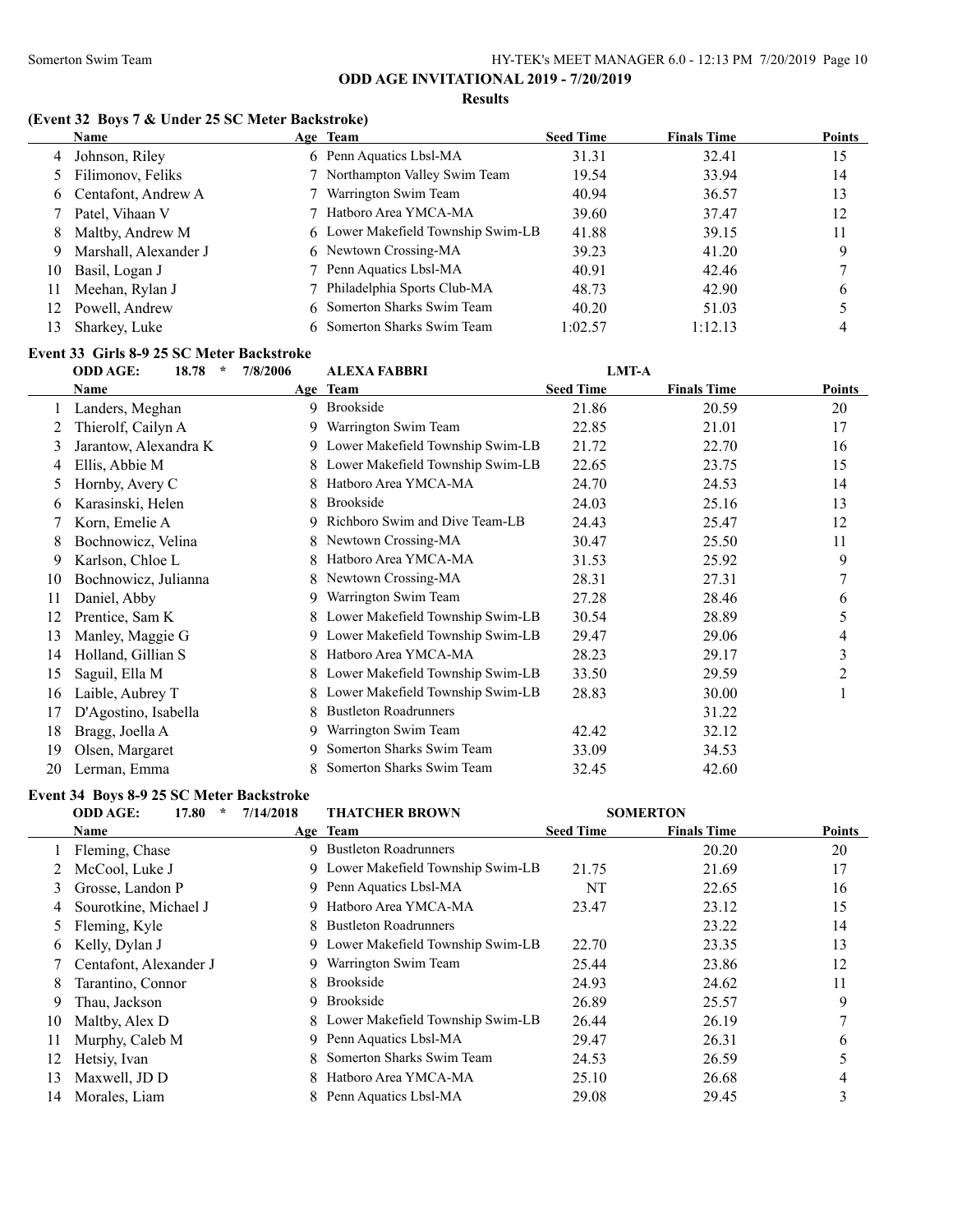#### **Results**

## **(Event 34 Boys 8-9 25 SC Meter Backstroke)**

|    | <b>Name</b>         | Age Team                           | <b>Seed Time</b> | <b>Finals Time</b> | <b>Points</b> |
|----|---------------------|------------------------------------|------------------|--------------------|---------------|
|    | Williams, Owen      | 9 Northampton Valley Swim Team     | 30.47            | 29.53              |               |
| 16 | Joudenko, Emmanuel  | 8 Neshaminy Core-MA                | 34.40            | 29.70              |               |
| 17 | Marshall, Jackson R | 8 Newtown Crossing-MA              | 31.85            | 30.72              |               |
| 18 | Revak, Jackson D    | 8 Lower Makefield Township Swim-LB | 31.90            | 30.95              |               |
| 19 | Sharkey, Finnegan   | 9 Somerton Sharks Swim Team        | 27.69            | 31.33              |               |
| 20 | Udal, Samuel        | 8 Somerton Sharks Swim Team        | 30.25            | 35.61              |               |

### **Event 35 Girls 10-11 50 SC Meter Backstroke**

|    | <b>ODD AGE:</b><br>34.57<br>$\star$ | 7/9/2005 | <b>JESSICA STARK</b>             | <b>SOMERTON</b>  |                    |                |
|----|-------------------------------------|----------|----------------------------------|------------------|--------------------|----------------|
|    | Name                                |          | Age Team                         | <b>Seed Time</b> | <b>Finals Time</b> | <b>Points</b>  |
| 1  | Messmer, Ella B                     |          | 11 Northampton Valley Swim Team  | 39.34            | 40.41              | 20             |
| 2  | Truitt, Ally                        | 11       | Somerton Sharks Swim Team        | 42.97            | 41.40              | 17             |
| 3  | Cohen, Rachel                       | 11       | Lower Makefield Township Swim-LB | 40.12            | 41.65              | 16             |
| 4  | Luddecke, Megan B                   | 11       | Hatboro Area YMCA-MA             | 41.03            | 41.72              | 15             |
| 5  | Short, Sophia                       | 11       | Somerton Sharks Swim Team        | 43.47            | 42.34              | 14             |
| 6  | Descher, Carol Ann                  | 11       | Somerton Sharks Swim Team        | 43.69            | 43.19              | 13             |
|    | Kolodij, Brianna                    | 11       | Somerton Sharks Swim Team        | 44.12            | 43.21              | 12             |
| 8  | Buczko, Allison                     | 11       | Hatboro Area YMCA-MA             | 43.01            | 43.55              | 11             |
| 9  | Paczewski, Gina                     | 11       | Somerton Sharks Swim Team        | 43.09            | 43.97              | 9              |
| 10 | Donahoe, Cheyenne                   | 11       | <b>Bustleton Roadrunners</b>     |                  | 44.04              | 7              |
| 11 | Patel, Aryana V                     |          | 10 Hatboro Area YMCA-MA          | 48.90            | 44.11              | 6              |
| 12 | Tetreault, Phoebe A                 | 11       | Lower Makefield Township Swim-LB | NT               | 44.71              | 5              |
| 13 | Clark, Gabriella                    | 10       | Somerton Sharks Swim Team        | NT               | 44.79              | 4              |
| 14 | Lebedinskiy, Chelsea                | 10       | Northampton Valley Swim Team     | 39.45            | 44.87              | 3              |
| 15 | Hicks, Morgan                       | 11       | Neshaminy Core-MA                | NT               | 44.94              | $\overline{2}$ |
| 16 | Youse, Emily Ann                    | 11       | Somerton Sharks Swim Team        | 46.57            | 45.00              | $\mathbf{1}$   |
| 17 | Maltby, Elizabeth S                 | 11       | Lower Makefield Township Swim-LB | 46.22            | 45.28              |                |
| 18 | Maxwell, Gracie                     |          | 10 Hatboro Area YMCA-MA          | 49.60            | 45.65              |                |
| 19 | White, Addisyn                      | 10       | <b>Bustleton Roadrunners</b>     |                  | 45.70              |                |
| 20 | McCool, Mary O                      | 11       | Lower Makefield Township Swim-LB | 48.64            | 47.08              |                |
| 21 | Leonard, Amber L                    | 11       | Penn Aquatics Lbsl-MA            | 45.25            | 47.60              |                |
| 22 | Wood, Raegan                        | 10       | Somerton Sharks Swim Team        | NT               | 48.17              |                |
| 23 | Schmidt, Zoe O                      | 10       | Hatboro Area YMCA-MA             | 51.73            | 49.34              |                |
| 24 | Kustra, Carly                       | 11       | Somerton Sharks Swim Team        | 44.67            | 49.38              |                |
| 25 | Garcia-Silva, Carolina G            | 10       | Hatboro Area YMCA-MA             | 51.85            | 50.13              |                |
| 26 | Karlson, Katie F                    | 10       | Hatboro Area YMCA-MA             | 51.40            | 51.75              |                |
| 27 | McVan, Taylor S                     | 10       | Lower Makefield Township Swim-LB | NT               | 53.69              |                |
| 28 | Mastil, Olivia                      | 10       | Somerton Sharks Swim Team        | NT               | 55.44              |                |
| 29 | Descher, Catherine                  | 10       | Somerton Sharks Swim Team        | NT               | 56.41              |                |
| 30 | Lerman, Maura                       | 11       | Somerton Sharks Swim Team        | 58.10            | 57.03              |                |
| 31 | Purvis, Rachel                      | 11       | Somerton Sharks Swim Team        | 53.03            | 57.88              |                |
| 32 | Beatrice, Makenzey                  | 10       | Bensalem Aquatic Club            | NT               | 58.37              |                |
| 33 | Rosen, Rhylee                       | 10       | Somerton Sharks Swim Team        | NT               | 58.88              |                |
| 34 | Bellosi, Jordan                     |          | 10 Bustleton Roadrunners         | NT               | 1:01.60            |                |

## **Event 36 Boys 10-11 50 SC Meter Backstroke**

| <b>ODD AGE:</b><br>34.83<br>$\star$ | 7/12/2008 | <b>JAKE GOROSHKO</b><br><b>HATY</b> |                  |                    |               |  |  |
|-------------------------------------|-----------|-------------------------------------|------------------|--------------------|---------------|--|--|
| Name                                |           | Age Team                            | <b>Seed Time</b> | <b>Finals Time</b> | <b>Points</b> |  |  |
| Egan, Gavin                         |           | <b>Bustleton Roadrunners</b>        |                  | 40.46              | 20            |  |  |
| 2 Ciamaichelo, Anthony D            |           | <b>Bustleton Roadrunners</b>        |                  | 41.03              | 17            |  |  |
| 3 Johnson, Dylan                    |           | 10 Penn Aquatics Lbsl-MA            | NT               | 41.58              | 16            |  |  |
| 4 Roytman, Edward J                 |           | 11 Lower Makefield Township Swim-LB | NT               | 46.96              |               |  |  |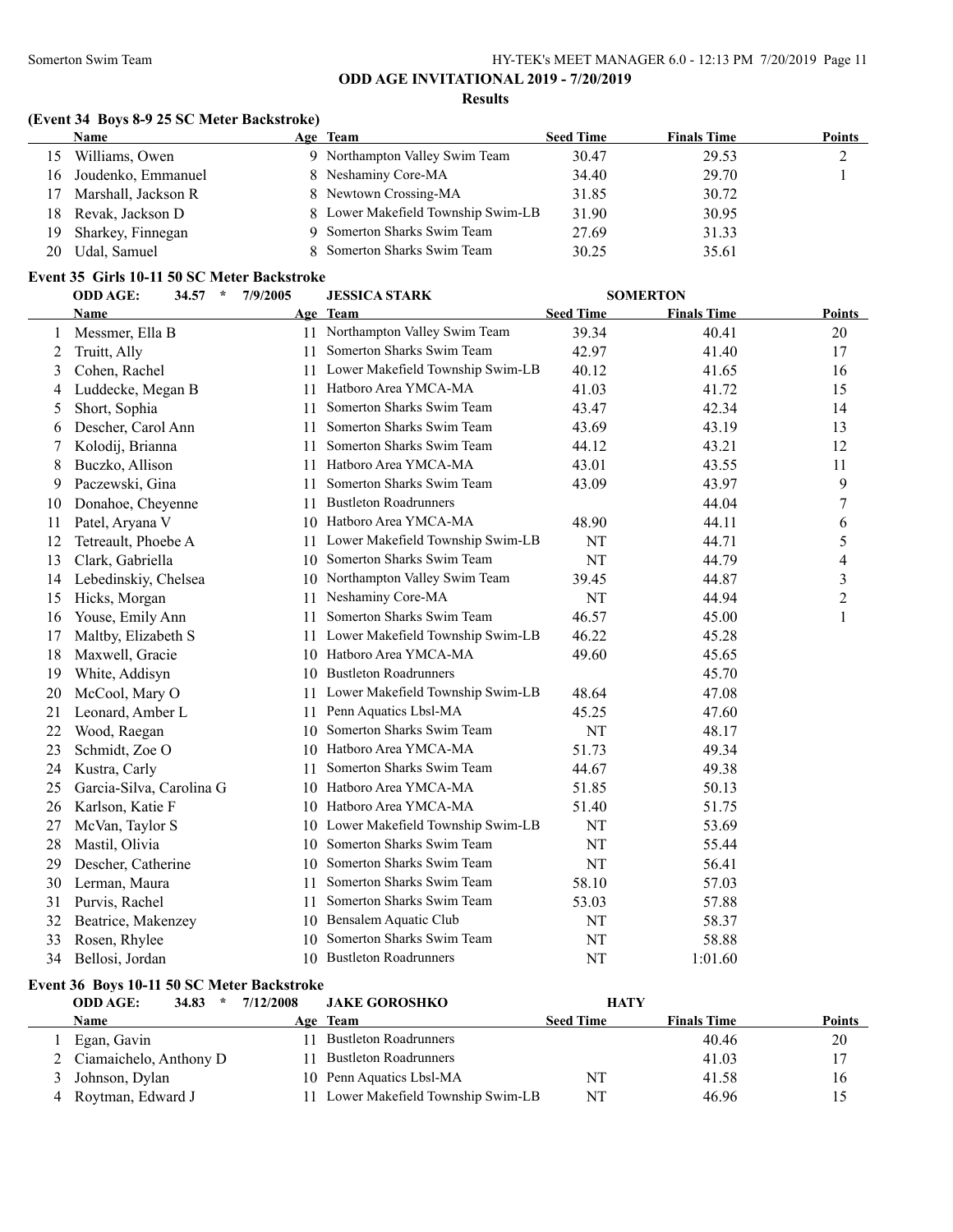#### **Results**

## **(Event 36 Boys 10-11 50 SC Meter Backstroke)**

|     | <b>Name</b>        |    | Age Team                            | <b>Seed Time</b> | <b>Finals Time</b> | <b>Points</b> |
|-----|--------------------|----|-------------------------------------|------------------|--------------------|---------------|
|     | 5 Kawaguchi, Lucas |    | 10 Somerton Sharks Swim Team        | NT               | 49.16              | 14            |
| 6   | Stinson, Jacob A   |    | Penn Aquatics Lbsl-MA               | NT               | 50.37              | 13            |
|     | Iannacone, Daniel  |    | <b>Brookside</b>                    | 52.19            | 51.71              | 12            |
| 8   | Henshaw, Griffin C |    | Hatboro Area YMCA-MA                | 50.50            | 51.88              | 11            |
| 9   | Radziuk, Maxim     |    | 10 Newtown Crossing-MA              | NT               | 52.06              | 9             |
| 10  | Harris, Timmy M    |    | 11 Newtown Crossing-MA              | 52.83            | 55.63              |               |
| 11  | Udal, Nathaniel    | 10 | Somerton Sharks Swim Team           | NT               | 56.53              | 6             |
| 12  | Jaquez, Ryan       |    | Somerton Sharks Swim Team           | 59.28            | 59.19              |               |
| 13. | Kane, Evan         |    | 10 Penn Aquatics Lbsl-MA            | NT               | 1:01.51            | 4             |
| 14  | Mackey, Brayden A  |    | 10 Lower Makefield Township Swim-LB | NT               | 1:02.66            | 3             |
| 15  | Chorba, Michael T  |    | 10 Lower Makefield Township Swim-LB | NT               | 1:05.28            |               |
| 16  | Esposito, Sante M  |    | Warrington Swim Team                | 1:04.68          | 1:07.03            |               |
|     | Sharkey, Sean      |    | Somerton Sharks Swim Team           | 1:08.21          | 1:15.87            |               |

#### **Event 37 Girls 12-13 50 SC Meter Backstroke**

|    | 32.59<br>$\star$<br><b>ODD AGE:</b> | 7/9/2005        | <b>JENNIFER BRENNAN</b>             |                  | <b>QUARTETT</b>    |        |
|----|-------------------------------------|-----------------|-------------------------------------|------------------|--------------------|--------|
|    | Name                                |                 | Age Team                            | <b>Seed Time</b> | <b>Finals Time</b> | Points |
|    | Ciamaichelo, Clara N                |                 | 12 Bustleton Roadrunners            |                  | 37.90              | 20     |
|    | Truitt, Zoe                         | 12.             | Somerton Sharks Swim Team           | 36.30            | 38.49              | 17     |
| 3  | White, Emily                        | 12.             | <b>Bustleton Roadrunners</b>        |                  | 38.58              | 16     |
| 4  | Garrabrant, Megan                   | 13              | <b>Brookside</b>                    | 38.43            | 39.41              | 15     |
| 5  | Landers, Kaitlyn                    | 12.             | <b>Brookside</b>                    | 37.59            | 39.72              | 14     |
| 6  | Kennedy, Emily L                    | 12.             | Penn Aquatics Lbsl-MA               | 41.41            | 39.96              | 13     |
|    | Holland, Genevieve A                | 12 <sup>1</sup> | Hatboro Area YMCA-MA                | 42.97            | 41.75              | 12     |
| 8  | Neu, Cara G                         | 13.             | <b>Bustleton Roadrunners</b>        | 39.31            | 41.86              | 11     |
| 9  | Spearing, Mikayla R                 | 13.             | Richboro Swim and Dive Team-LB      | 44.71            | 42.08              | 9      |
| 10 | Ryan, Juliana R                     | 13              | Philadelphia Sports Club-MA         | 41.03            | 42.18              | 7      |
| 11 | Fiander, Lila E                     | 12.             | Warrington Swim Team                | 41.90            | 42.24              | 6      |
| 12 | Felix, Jocelyn                      | 12.             | Hatboro Area YMCA-MA                | 42.11            | 42.32              | 5      |
| 13 | Mendel, Sadie M                     | 12.             | Hatboro Area YMCA-MA                | 49.48            | 44.09              | 4      |
| 14 | Ruiz, Paullina                      | 12.             | Somerton Sharks Swim Team           | 50.72            | 49.72              | 3      |
| 15 | Rotella, Teagan G                   |                 | 12 Lower Makefield Township Swim-LB | 55.00            | 53.25              | 2      |
| 16 | Chorba, Elizabeth M                 |                 | 12 Lower Makefield Township Swim-LB | 53.34            | 56.09              |        |

#### **Event 38 Boys 12-13 50 SC Meter Backstroke**

|    | <b>ODD AGE:</b><br>31.37<br>÷ | 7/9/2005 | <b>ANDREW SIDERAS</b>               |                  | <b>SOMERTON</b>    |               |
|----|-------------------------------|----------|-------------------------------------|------------------|--------------------|---------------|
|    | <b>Name</b>                   |          | Age Team                            | <b>Seed Time</b> | <b>Finals Time</b> | <b>Points</b> |
|    | Nier, Lukas                   | 3.       | <b>Brookside</b>                    | 33.75            | 31.91              | 20            |
|    | Schaffling, Pat               | l 3.     | Bensalem Aquatic Club               | 33.28            | 33.16              | 17            |
| 3  | Lebedinskiy, Alexander        |          | 13 Northampton Valley Swim Team     | 37.49            | 38.26              | 16            |
| 4  | Martinez, Sean M              | $13 -$   | Hatboro Area YMCA-MA                | 44.22            | 40.38              | 15            |
|    | Akmalov, Umid                 |          | 13 Neshaminy Core-MA                | 42.67            | 40.56              | 14            |
| 6  | Belder, Steven A              |          | 13 Lower Makefield Township Swim-LB | 40.03            | 40.78              | 13            |
|    | Hanson, Gavin                 |          | 12 Penn Aquatics Lbsl-MA            | 42.88            | 44.84              | 12            |
| 8  | Laible, Charlie J             |          | 12 Lower Makefield Township Swim-LB | 42.15            | 45.89              | 11            |
| 9  | Beatrice, Brandan             | 13.      | Bensalem Aquatic Club               | NT               | 48.23              | 9             |
| 10 | Halligan, Liam C              |          | 13 Lower Makefield Township Swim-LB | <b>NT</b>        | 48.47              |               |
|    | Olsen. Peter                  |          | 12 Somerton Sharks Swim Team        | 55.71            | 1:00.18            | 6             |
|    |                               |          |                                     |                  |                    |               |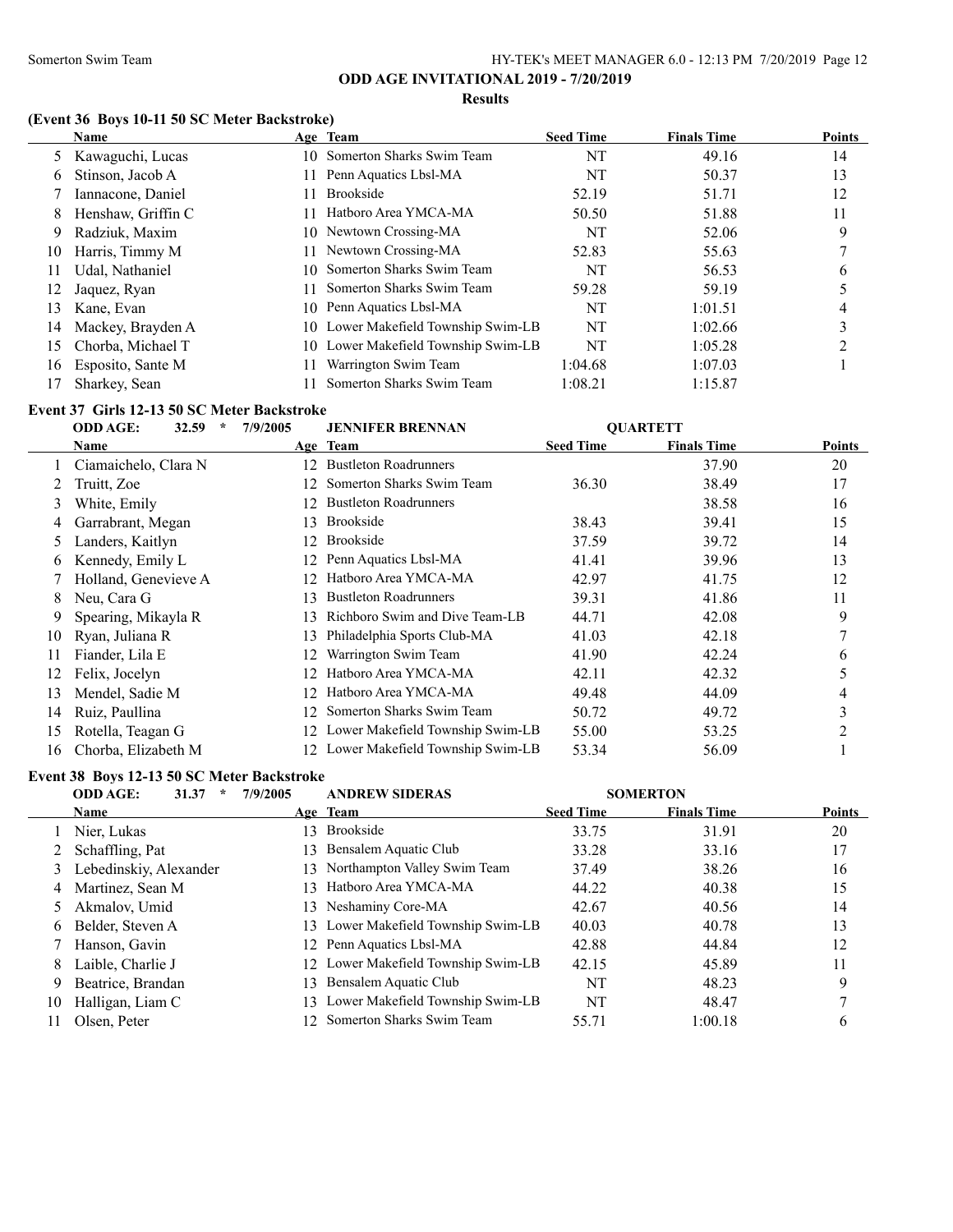### **Results**

|                | <b>ODD AGE:</b><br>1:15.80<br>$\star$          | 7/15/2018 | <b>HANNAH STORM</b>                 |                  | <b>BUSTLETON</b>   |                  |
|----------------|------------------------------------------------|-----------|-------------------------------------|------------------|--------------------|------------------|
|                | Name                                           |           | Age Team                            | <b>Seed Time</b> | <b>Finals Time</b> | Points           |
|                | 1 Perry, Kylie                                 |           | 14 Brookside                        | 1:21.53          | 1:24.36            | 20               |
| 2              | McVan, Maggie M                                |           | 14 Lower Makefield Township Swim-LB | 1:26.53          | 1:25.81            | 17               |
| 3              | Radzick, Vlada                                 | 15        | Newtown Crossing-MA                 | NT               | 1:32.56            | 16               |
| 4              | Peahotta, Michelle                             | 14        | Bensalem Aquatic Club               | NT               | 1:32.73            | 15               |
| 5              | Meehan, Trinity K                              |           | 14 Philadelphia Sports Club-MA      | 1:40.84          | 1:39.50            | 14               |
|                | Event 42 Boys 16-17 100 SC Meter Backstroke    |           |                                     |                  |                    |                  |
|                | Name                                           |           | Age Team                            | <b>Seed Time</b> | <b>Finals Time</b> | Points           |
|                | 1 Ramalho, Luke                                |           | 16 Somerton Sharks Swim Team        | 1:05.51          | 1:06.66            | 20               |
|                | Event 43 Girls 7 & Under 25 SC Meter Butterfly |           |                                     |                  |                    |                  |
|                | $\mathcal{R}$<br><b>ODD AGE:</b><br>19.78      | 7/12/2014 | <b>SARA BING</b>                    |                  | <b>NORTWSHP</b>    |                  |
|                | Name                                           |           | Age Team                            | <b>Seed Time</b> | <b>Finals Time</b> | Points           |
| 1              | Babcock, Sierra R                              |           | 7 Lower Makefield Township Swim-LB  | 22.22            | 25.91              | $20\,$           |
| 2              | Priori, Luciana                                |           | 7 Brookside                         | 29.21            | 29.74              | 17               |
| 3              | Haas, Eva                                      |           | 7 Brookside                         | 27.01            | 29.89              | 16               |
| 4              | Ellis, Sadie M                                 |           | 7 Lower Makefield Township Swim-LB  | 34.64            | 30.28              | 15               |
| 5              | Poehlmann, Evie                                | 7         | Hatboro Area YMCA-MA                | NT               | 30.41              | 14               |
| 6              | Bojanowski, Evelyn R                           | 7         | Newtown Crossing-MA                 | NT               | 37.54              | 13               |
| 7              | Garg, Apeksha                                  |           | 7 Hatboro Area YMCA-MA              | NT               | 37.84              | 12               |
| 8              | Iaccio, Avarie                                 |           | 7 Neshaminy Core-MA                 | NT               | 42.05              | 11               |
| 9              | Silva, Vivian N                                | $\tau$    | Richboro Swim and Dive Team-LB      | 43.66            | 42.74              | 9                |
| 10             | Carroll, Julia                                 | 7         | Newtown Crossing-MA                 | NT               | 42.87              | 7                |
| 11             | Gaunt, Natalie                                 |           | 7 Newtown Crossing-MA               | NT               | 49.09              | 6                |
| 12             | Reid, Pyper A                                  | 6         | Lower Makefield Township Swim-LB    | NT               | 53.12              | 5                |
| 13             | Withers, Amelia J                              |           | 7 Hatboro Area YMCA-MA              | 32.31            | 58.34              | 4                |
|                | Event 44 Boys 7 & Under 25 SC Meter Butterfly  |           |                                     |                  |                    |                  |
|                | <b>ODD AGE:</b><br>19.15<br>$\star$            | 7/15/2015 | SABASTIAN VRADINSKIY                |                  | <b>NORTWSHP</b>    |                  |
|                | <b>Name</b>                                    |           | Age Team                            | <b>Seed Time</b> | <b>Finals Time</b> | Points           |
| $\mathbf{1}$   | Luddecke, Jared R                              |           | 7 Hatboro Area YMCA-MA              | 31.63            | 30.06              | 20               |
| $\overline{2}$ | Long, Sam A                                    |           | 7 Lower Makefield Township Swim-LB  | 43.00            | 33.45              | 17               |
| 3              | Reilly, Gavin                                  | 7         | <b>Brookside</b>                    | 33.41            | 37.05              | 16               |
| 4              | Newberry, Isaak J                              | 7         | Hatboro Area YMCA-MA                | NT               | 38.28              | 15               |
| 5              | Johnson, Riley                                 | 6         | Penn Aquatics Lbsl-MA               | 35.35            | 38.81              | 14               |
| 6              | Maltby, Andrew M                               | 6         | Lower Makefield Township Swim-LB    | 44.26            | 40.13              | 13               |
| 7              | Patel, Vihaan V                                | 7         | Hatboro Area YMCA-MA                | 48.34            | 42.34              | 12               |
| 8              | Powell, Andrew                                 | 6         | Somerton Sharks Swim Team           | 32.71            | 43.76              | 11               |
| 9              | Meehan, Rylan J                                | 7         | Philadelphia Sports Club-MA         | NT               | 44.61              | 9                |
| 10             | Basil, Logan J                                 |           | 7 Penn Aquatics Lbsl-MA             | 39.22            | 53.25              | $\boldsymbol{7}$ |
|                | Event 45 Girls 8-9 25 SC Meter Butterfly       |           |                                     |                  |                    |                  |

|    | <b>ODD AGE:</b><br>16.57 | 7/8/2006 | <b>ALEXA FABBRI</b>                | <b>LMT-A</b>     |                    |        |
|----|--------------------------|----------|------------------------------------|------------------|--------------------|--------|
|    | <b>Name</b>              |          | Age Team                           | <b>Seed Time</b> | <b>Finals Time</b> | Points |
|    | Ellis, Abbie M           |          | 8 Lower Makefield Township Swim-LB | 21.12            | 20.15              | 20     |
|    | 2 Karasinski, Helen      |          | 8 Brookside                        | 21.90            | 20.53              | 17     |
|    | Laible, Aubrey T         |          | 8 Lower Makefield Township Swim-LB | 20.32            | 21.62              | 16     |
|    | Jarantow, Alexandra K    |          | 9 Lower Makefield Township Swim-LB | 21.01            | 21.96              | 15     |
|    | 5 Reilly, Cailyn         |          | 9 Brookside                        | 25.03            | 23.91              | 14     |
| 6. | Landers, Meghan          |          | 9 Brookside                        | 20.99            | 24.31              | 13     |
|    | Daniel, Abby             |          | Warrington Swim Team               | 27.22            | 28.65              | 12     |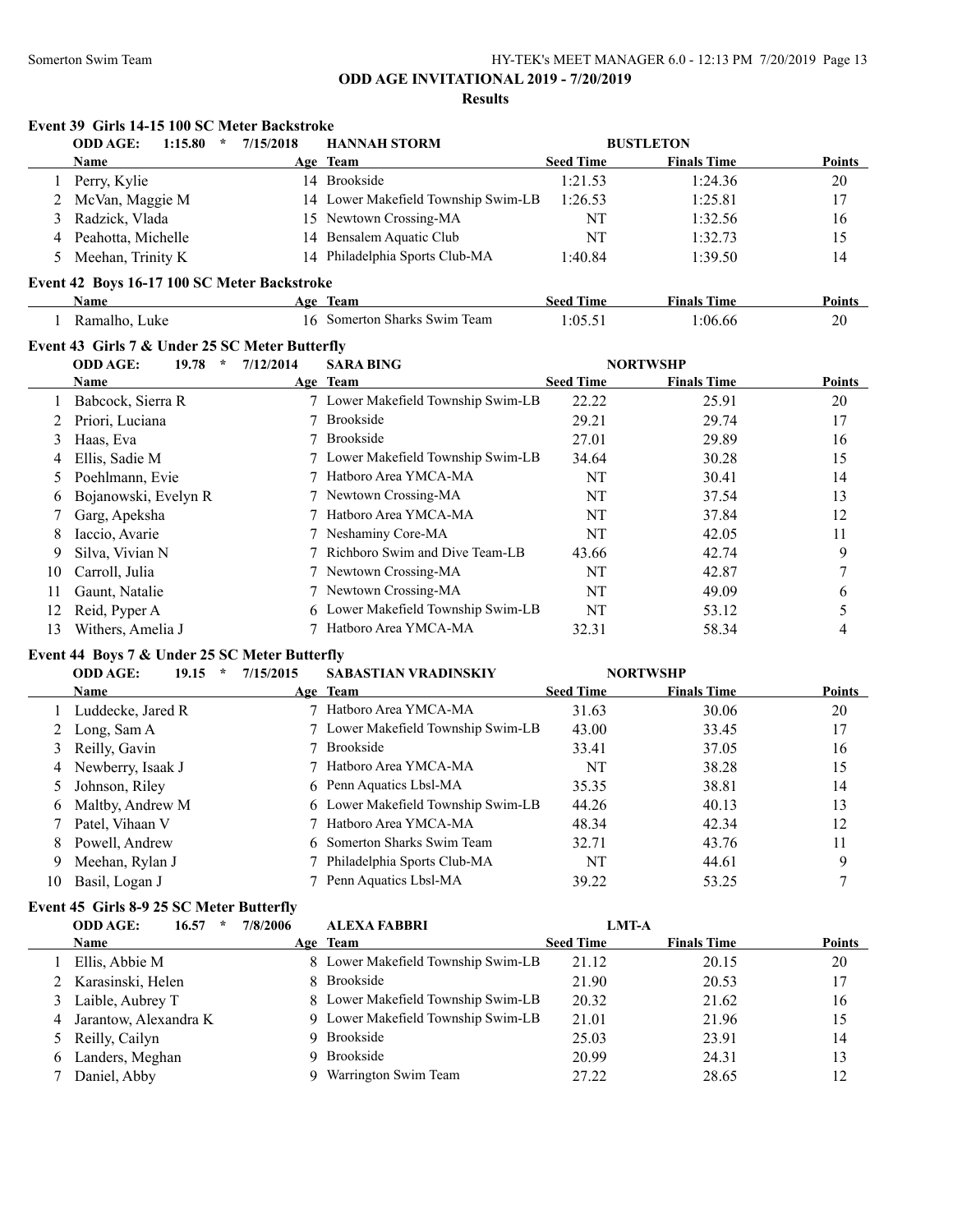#### **Results**

## **(Event 45 Girls 8-9 25 SC Meter Butterfly)**

|     | <b>Name</b>          | Age Team                           | <b>Seed Time</b> | <b>Finals Time</b> | <b>Points</b> |
|-----|----------------------|------------------------------------|------------------|--------------------|---------------|
| 8   | Riggs, Alyssa        | <b>Bustleton Roadrunners</b>       |                  | 30.25              | 11            |
| 9.  | Karlson, Chloe L     | 8 Hatboro Area YMCA-MA             | 35.16            | 30.69              |               |
| 10  | D'Agostino, Isabella | 8 Bustleton Roadrunners            |                  | 31.46              |               |
| 11  | Manley, Maggie G     | 9 Lower Makefield Township Swim-LB | 37.69            | 32.35              | 6             |
| 12  | Bochnowicz, Velina   | 8 Newtown Crossing-MA              | 29.96            | 32.75              |               |
| 13  | Kobryn, Taylor       | 8 Bustleton Roadrunners            |                  | 35.28              | 4             |
| 14  | Olsen, Margaret      | 9 Somerton Sharks Swim Team        | 36.80            | 39.29              |               |
| 15  | Bragg, Joella A      | Warrington Swim Team               | 53.28            | 40.69              |               |
| 16. | Prentice, Sam K      | 8 Lower Makefield Township Swim-LB | NT               | 41.03              |               |
|     | Lerman, Emma         | 8 Somerton Sharks Swim Team        | 40.02            | 56.65              |               |

#### **Event 46 Boys 8-9 25 SC Meter Butterfly**

| <b>ODD AGE:</b><br>$\star$<br>16.84 | 7/13/2013 | <b>MARK RHOGE</b>            |                                               |                                                                                                                                                |                 |
|-------------------------------------|-----------|------------------------------|-----------------------------------------------|------------------------------------------------------------------------------------------------------------------------------------------------|-----------------|
| <b>Name</b>                         |           |                              | <b>Seed Time</b>                              | <b>Finals Time</b>                                                                                                                             | <b>Points</b>   |
| Fleming, Chase                      |           |                              |                                               | 17.79                                                                                                                                          | 20              |
| McCool, Luke J                      |           |                              | 18.12                                         | 18.41                                                                                                                                          | 17              |
| Sourotkine, Michael J               | 9         | Hatboro Area YMCA-MA         | 22.95                                         | 19.90                                                                                                                                          | 16              |
| Fleming, Kyle                       |           | <b>Bustleton Roadrunners</b> |                                               | 21.35                                                                                                                                          | 15              |
| Maltby, Alex D                      | 8         |                              | 22.26                                         | 22.15                                                                                                                                          | 14              |
| Grosse, Landon P                    | 9         | Penn Aquatics Lbsl-MA        | NT                                            | 23.63                                                                                                                                          | 13              |
| Centafont, Alexander J              | 9         | Warrington Swim Team         | 23.81                                         | 24.03                                                                                                                                          | 12              |
| Hetsiy, Ivan                        |           | Somerton Sharks Swim Team    | 28.50                                         | 24.12                                                                                                                                          | 10              |
| Maxwell, JD D                       | 8         | Hatboro Area YMCA-MA         | 26.54                                         | 24.12                                                                                                                                          | 10              |
| Williams, Owen                      |           | Northampton Valley Swim Team | 23.13                                         | 24.78                                                                                                                                          | 7               |
| Tarantino, Connor                   | 8         | <b>Brookside</b>             | 24.08                                         | 25.25                                                                                                                                          | 6               |
| Harris, Matthew P                   |           | Newtown Crossing-MA          | NT                                            | 25.46                                                                                                                                          | 5               |
| Kelly, Dylan J                      | 9         |                              | 23.65                                         | 25.62                                                                                                                                          | 4               |
| Murphy, Caleb M                     | 9.        | Penn Aquatics Lbsl-MA        | 27.83                                         | 26.56                                                                                                                                          | 3               |
| Morales, Liam                       |           | Penn Aquatics Lbsl-MA        | NT                                            | 26.67                                                                                                                                          | 2               |
| Thau, Jackson                       | 9         | <b>Brookside</b>             | 31.84                                         | 27.50                                                                                                                                          |                 |
| Sharkey, Finnegan                   | 9         | Somerton Sharks Swim Team    | 28.66                                         | 28.39                                                                                                                                          |                 |
| Udal, Samuel                        |           | Somerton Sharks Swim Team    | 29.88                                         | 33.48                                                                                                                                          |                 |
| Marshall, Jackson R                 | 8         | Newtown Crossing-MA          | NT                                            | 33.94                                                                                                                                          |                 |
| Joudenko, Emmanuel                  |           | Neshaminy Core-MA            | NT                                            | 36.40                                                                                                                                          |                 |
| Revak, Jackson D                    |           |                              | 41.05                                         | 39.50                                                                                                                                          |                 |
|                                     |           |                              | Age Team<br>9 Bustleton Roadrunners<br>9<br>8 | 9 Lower Makefield Township Swim-LB<br>Lower Makefield Township Swim-LB<br>Lower Makefield Township Swim-LB<br>Lower Makefield Township Swim-LB | <b>NORTWSHP</b> |

## **Event 47 Girls 10-11 50 SC Meter Butterfly**

|    | <b>ODD AGE:</b><br>32.22<br>$\ast$ | 7/13/2013 | <b>ALLISON HENRY</b>                | <b>BAC</b>       |                    |               |
|----|------------------------------------|-----------|-------------------------------------|------------------|--------------------|---------------|
|    | <b>Name</b>                        |           | Age Team                            | <b>Seed Time</b> | <b>Finals Time</b> | <b>Points</b> |
|    | Messmer, Ella B                    |           | Northampton Valley Swim Team        | 38.40            | 37.36              | 20            |
|    | Kolodij, Brianna                   |           | Somerton Sharks Swim Team           | 38.89            | 37.83              | 17            |
| 3  | Donahoe, Cheyenne                  |           | <b>Bustleton Roadrunners</b>        |                  | 38.62              | 16            |
| 4  | Cohen, Rachel                      |           | Lower Makefield Township Swim-LB    | 38.85            | 38.81              | 15            |
|    | Clark, Gabriella                   | 10.       | Somerton Sharks Swim Team           | NT               | 39.72              | 14            |
| 6  | Tetreault, Phoebe A                |           | 11 Lower Makefield Township Swim-LB | 41.47            | 40.30              | 13            |
|    | Luddecke, Megan B                  |           | Hatboro Area YMCA-MA                | 41.05            | 40.70              | 12            |
| 8  | Short, Sophia                      |           | Somerton Sharks Swim Team           | 41.41            | 40.93              | 11            |
| 9  | Patel, Aryana V                    | 10        | Hatboro Area YMCA-MA                | 47.05            | 43.85              | 9             |
| 10 | Lebedinskiy, Chelsea               | 10        | Northampton Valley Swim Team        | 40.22            | 43.99              |               |
| 11 | Youse, Emily Ann                   |           | Somerton Sharks Swim Team           | 48.24            | 44.46              | 6             |
| 12 | Descher, Carol Ann                 |           | Somerton Sharks Swim Team           | 45.41            | 44.53              |               |
| 13 | McCool, Mary O                     |           | Lower Makefield Township Swim-LB    | 47.31            | 44.65              | 4             |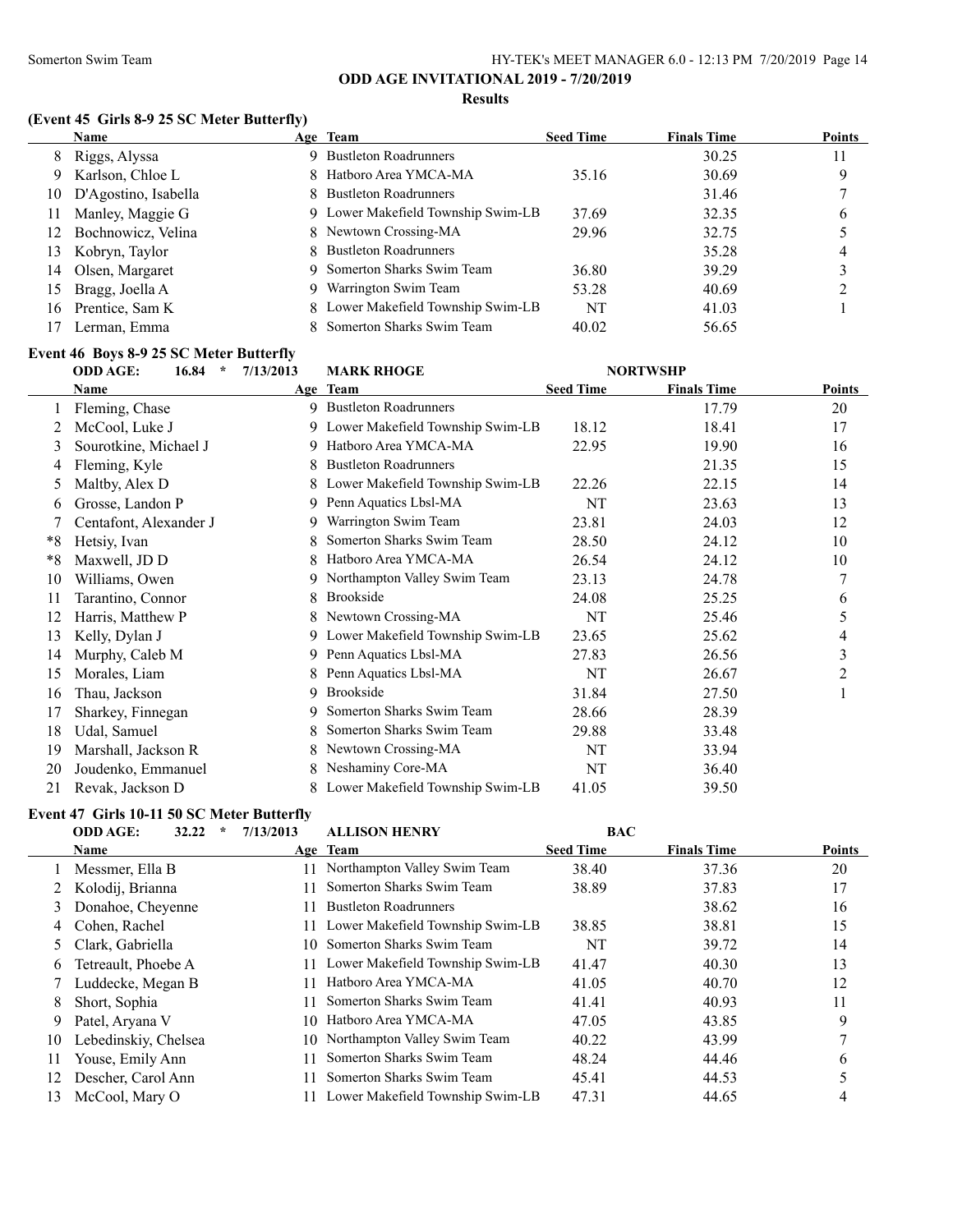#### **Results**

## **(Event 47 Girls 10-11 50 SC Meter Butterfly)**

|                   | Name                     |     | Age Team                            | <b>Seed Time</b> | <b>Finals Time</b> | <b>Points</b> |
|-------------------|--------------------------|-----|-------------------------------------|------------------|--------------------|---------------|
| 14                | Paczewski, Gina          |     | Somerton Sharks Swim Team           | 45.95            | 44.78              | 3             |
| 15                | Leonard, Amber L         | 11. | Penn Aquatics Lbsl-MA               | 47.44            | 45.37              | 2             |
| 16                | Hicks, Morgan            | 11  | Neshaminy Core-MA                   | NT               | 45.41              |               |
| 17                | Buczko, Allison          | 11  | Hatboro Area YMCA-MA                | 43.28            | 45.72              |               |
| 18                | Truitt, Ally             |     | Somerton Sharks Swim Team           | 46.18            | 45.74              |               |
| 19                | Kustra, Carly            | 11  | Somerton Sharks Swim Team           | 53.21            | 47.40              |               |
| 20                | Swanson, Annika          | 10  | Somerton Sharks Swim Team           | NT               | 48.77              |               |
| 21                | Garcia-Silva, Carolina G | 10  | Hatboro Area YMCA-MA                | 51.82            | 50.53              |               |
| 22                | Karlson, Katie F         | 10. | Hatboro Area YMCA-MA                | NT               | 50.97              |               |
| 23                | Schmidt, Zoe O           | 10. | Hatboro Area YMCA-MA                | 50.90            | 52.48              |               |
| 24                | Mastil, Olivia           | 10. | Somerton Sharks Swim Team           | NT               | 54.14              |               |
| 25                | Maxwell, Gracie          | 10. | Hatboro Area YMCA-MA                | NT               | 54.27              |               |
| 26                | Rosen, Rhylee            | 10. | Somerton Sharks Swim Team           | NT               | 55.40              |               |
| 27                | Lerman, Maura            |     | Somerton Sharks Swim Team           | 1:04.12          | 1:00.62            |               |
| 28                | Halligan, Paige M        |     | Lower Makefield Township Swim-LB    | 1:13.34          | 1:14.60            |               |
| $\qquad \qquad -$ | McVan, Taylor S          |     | 10 Lower Makefield Township Swim-LB | NT               | DO                 |               |

## **Event 48 Boys 10-11 50 SC Meter Butterfly**

|    | <b>ODD AGE:</b><br>33.65<br>÷ | 7/14/2018     | <b>BRANDON FLECK</b>                | <b>LMT</b>       |                    |               |
|----|-------------------------------|---------------|-------------------------------------|------------------|--------------------|---------------|
|    | Name                          |               | Age Team                            | <b>Seed Time</b> | <b>Finals Time</b> | <b>Points</b> |
|    | Egan, Gavin                   |               | <b>Bustleton Roadrunners</b>        |                  | 37.67              | 20            |
|    | Kobryn, Ayden                 | $\mathbf{11}$ | <b>Bustleton Roadrunners</b>        |                  | 41.84              | 17            |
|    | Johnson, Dylan                |               | 10 Penn Aquatics Lbsl-MA            | NT               | 44.40              | 16            |
| 4  | Roytman, Edward J             |               | Lower Makefield Township Swim-LB    | NT               | 45.04              | 15            |
|    | 5 Ciamaichelo, Anthony D      | 11            | <b>Bustleton Roadrunners</b>        |                  | 50.06              | 14            |
| 6  | Henshaw, Griffin C            |               | Hatboro Area YMCA-MA                | 53.46            | 54.06              | 13            |
|    | Radziuk, Maxim                |               | 10 Newtown Crossing-MA              | NT               | 55.18              | 12            |
| 8  | Stinson, Jacob A              | 11            | Penn Aquatics Lbsl-MA               | NT               | 58.66              | 11            |
| 9  | Kane, Evan                    |               | 10 Penn Aquatics Lbsl-MA            | NT               | 1:03.00            | 9             |
| 10 | Chorba, Michael T             |               | 10 Lower Makefield Township Swim-LB | NT               | 1:05.35            |               |
| 11 | Esposito, Sante M             |               | Warrington Swim Team                | NT               | 1:18.85            | 6             |

#### **Event 49 Girls 12-13 50 SC Meter Butterfly**

|    | $\star$<br><b>ODD AGE:</b><br>30.44 | 7/9/2005 | <b>VICTORIA GILLESPIE</b>           |                  | <b>OUARTETT</b>    |        |
|----|-------------------------------------|----------|-------------------------------------|------------------|--------------------|--------|
|    | Name                                |          | Age Team                            | <b>Seed Time</b> | <b>Finals Time</b> | Points |
|    | Landers, Kaitlyn                    | 12.      | <b>Brookside</b>                    | 33.07            | 34.03              | 20     |
|    | Garrabrant, Megan                   | 13       | <b>Brookside</b>                    | 34.34            | 35.31              | 17     |
| 3  | Truitt, Zoe                         | 12.      | Somerton Sharks Swim Team           | 39.71            | 35.36              | 16     |
| 4  | Kennedy, Emily L                    | 12       | Penn Aquatics Lbsl-MA               | 38.47            | 36.97              | 15     |
| 5. | White, Emily                        | 12.      | <b>Bustleton Roadrunners</b>        |                  | 37.50              | 14     |
| 6  | Smink, Madeline                     | 13       | <b>Bustleton Roadrunners</b>        |                  | 38.56              | 13     |
|    | Fiander, Lila E                     | 12       | Warrington Swim Team                | 37.35            | 39.44              | 12     |
| 8. | MacAlister, Kate                    | 12.      | Somerton Sharks Swim Team           | 40.49            | 39.94              | 11     |
| 9. | Ryan, Juliana R                     | 13.      | Philadelphia Sports Club-MA         | 40.40            | 42.84              | 9      |
| 10 | Neu, Cara G                         | 13       | <b>Bustleton Roadrunners</b>        | 47.00            | 43.57              |        |
| 11 | Holland, Genevieve A                | 12.      | Hatboro Area YMCA-MA                | 46.16            | 44.27              | 6      |
| 12 | Felix, Jocelyn                      | 12.      | Hatboro Area YMCA-MA                | 46.15            | 45.91              |        |
| 13 | Mendel, Sadie M                     | 12.      | Hatboro Area YMCA-MA                | 48.16            | 46.34              | 4      |
| 14 | Covill, Jillian                     | 12.      | Penn Aquatics Lbsl-MA               | NT               | 1:01.72            | 3      |
| 15 | Chorba, Elizabeth M                 |          | 12 Lower Makefield Township Swim-LB | 1:09.82          | 1:05.91            |        |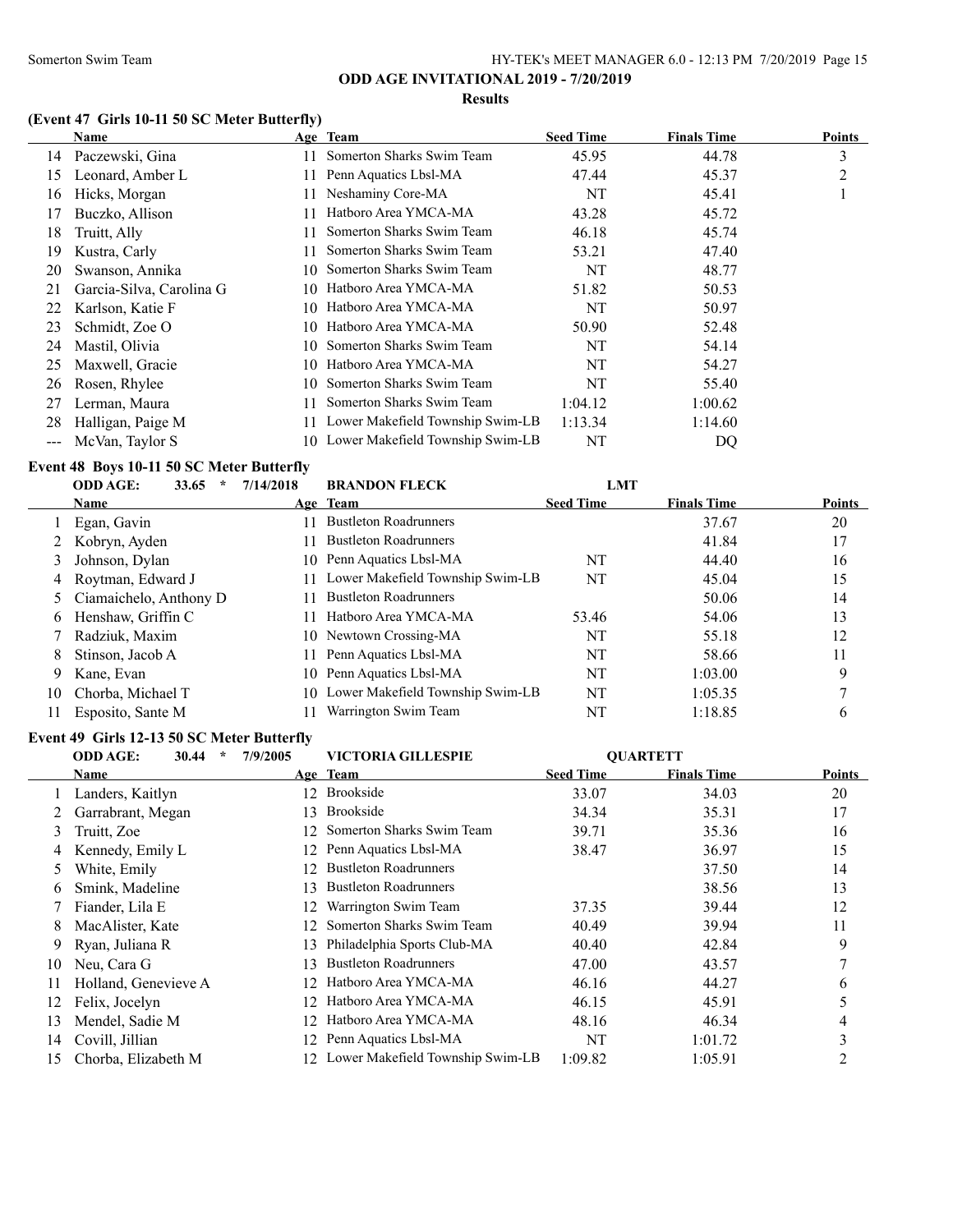#### Somerton Swim Team **HY-TEK's MEET MANAGER 6.0 - 12:13 PM 7/20/2019** Page 16

## **ODD AGE INVITATIONAL 2019 - 7/20/2019**

### **Results**

|         | <b>ODD AGE:</b><br>30.30<br>$\star$                      | 7/15/2015 | PATRICK CUNNINGHAM                  |                  | <b>SOMERTON</b>    |               |
|---------|----------------------------------------------------------|-----------|-------------------------------------|------------------|--------------------|---------------|
|         | Name                                                     |           | Age Team                            | <b>Seed Time</b> | <b>Finals Time</b> | <b>Points</b> |
| 1       | Nier, Lukas                                              |           | 13 Brookside                        | 35.47            | 31.13              | 20            |
| 2       | Schaffling, Pat                                          |           | 13 Bensalem Aquatic Club            | 32.07            | 32.93              | 17            |
| 3       | Lebedinskiy, Alexander                                   |           | 13 Northampton Valley Swim Team     | 35.40            | 35.50              | 16            |
| 4       | Strockoz, Jacob T                                        |           | 13 Lower Makefield Township Swim-LB | 57.56            | 35.90              | 15            |
| 5       | Akmalov, Umid                                            |           | 13 Neshaminy Core-MA                | 37.41            | 36.89              | 14            |
| 6       | Martinez, Sean M                                         |           | 13 Hatboro Area YMCA-MA             | 39.20            | 38.11              | 13            |
| 7       | Grosse, Keegan                                           |           | 12 Penn Aquatics Lbsl-MA            | 42.45            | 40.81              | 12            |
| 8       | Belder, Steven A                                         |           | 13 Lower Makefield Township Swim-LB | 40.76            | 42.92              | 11            |
| 9       | Laible, Charlie J                                        |           | 12 Lower Makefield Township Swim-LB | 41.85            | 43.78              | 9             |
| 10      | Halligan, Liam C                                         |           | 13 Lower Makefield Township Swim-LB | 45.50            | 46.66              | $\tau$        |
| 11      | Boos, Kyle                                               |           | 12 Somerton Sharks Swim Team        | 48.78            | 49.21              | 6             |
|         | Event 51 Girls 14-15 50 SC Meter Butterfly               |           |                                     |                  |                    |               |
|         | $33.28$ *<br><b>ODD AGE:</b>                             | 7/15/2018 | <b>KELLSEY ROBINSON</b>             |                  | <b>RICHBORO</b>    |               |
|         | <b>Name</b>                                              |           | Age Team                            | <b>Seed Time</b> | <b>Finals Time</b> | Points        |
| 1       | Storm, Hannah J                                          |           | 15 Bustleton Roadrunners            | 32.88            | 33.48              | 20            |
| 2       | Peahotta, Michelle                                       |           | 14 Bensalem Aquatic Club            | NT               | 38.43              | 17            |
| 3       | Perry, Kylie                                             |           | 14 Brookside                        | 39.80            | 38.69              | 16            |
| 4       | McVan, Maggie M                                          |           | 14 Lower Makefield Township Swim-LB | 42.20            | 39.93              | 15            |
| 5       | Meehan, Trinity K                                        |           | 14 Philadelphia Sports Club-MA      | 39.63            | 41.38              | 14            |
|         | Event 52 Boys 14-15 50 SC Meter Butterfly                |           |                                     |                  |                    |               |
|         | <b>ODD AGE:</b><br>$\star$<br>29.50                      | 7/15/2018 | <b>TYLER JUSKALIAN</b>              |                  | <b>SOMERTON</b>    |               |
|         | Name                                                     |           | Age Team                            | <b>Seed Time</b> | <b>Finals Time</b> | <b>Points</b> |
|         | 1 Wojnovich, Brady                                       |           | 14 Brookside                        | 31.75            | 31.97              | $20\,$        |
| 2       | Frolov, Ilyas                                            |           | 14 Lower Makefield Township Swim-LB | 33.47            | 34.47              | 17            |
|         | Event 54 Boys 16-17 50 SC Meter Butterfly                |           |                                     |                  |                    |               |
|         | <b>ODD AGE:</b><br>$27.93$ *                             | 7/15/2018 | PATRICK CUNNINGHAM                  |                  | <b>SOMERTON</b>    |               |
|         | Name                                                     |           | Age Team                            | <b>Seed Time</b> | <b>Finals Time</b> | Points        |
|         | 1 Ramalho, Luke                                          |           | 16 Somerton Sharks Swim Team        | 26.86            | $27.50*$           | 20            |
|         | Event 55 Girls 12-13 25 SC Meter Freestyle               |           |                                     |                  |                    |               |
|         | Name                                                     |           | Age Team                            | <b>Seed Time</b> | <b>Finals Time</b> | <b>Points</b> |
| 1       | Garrabrant, Megan                                        |           | 13 Brookside                        | NT               | 14.67              | 20            |
| 2       | Spearing, Mikayla R                                      |           | 13 Richboro Swim and Dive Team-LB   | 32.50            | 15.35              | 17            |
| 3       | MacAlister, Kate                                         |           | 12 Somerton Sharks Swim Team        | 36.85            | 16.19              | 16            |
|         | Ruiz, Paullina                                           |           | 12 Somerton Sharks Swim Team        | 39.02            | 17.36              | 15            |
| 5       | Covill, Jillian                                          |           | 12 Penn Aquatics Lbsl-MA            | NT               | 18.10              | 14            |
| 6       | Chorba, Elizabeth M                                      |           | 12 Lower Makefield Township Swim-LB | NT               | 20.78              | 13            |
|         |                                                          |           |                                     |                  |                    |               |
|         | Event 56 Boys 12-13 25 SC Meter Freestyle<br><b>Name</b> |           | Age Team                            | <b>Seed Time</b> | <b>Finals Time</b> | <b>Points</b> |
|         | 1 Nier, Lukas                                            |           | 13 Brookside                        | NT               | 12.69              | 20            |
| $*_{2}$ | Akmalov, Umid                                            |           | 13 Neshaminy Core-MA                | NT               | 14.69              | 16.50         |
| $*_{2}$ | Martinez, Sean M                                         |           | 13 Hatboro Area YMCA-MA             | NT               | 14.69              | 16.50         |
| 4       | Boos, Kyle                                               |           | 12 Somerton Sharks Swim Team        | NT               | 16.06              | 15            |
| 5       | Beatrice, Brandan                                        |           | 13 Bensalem Aquatic Club            | NT               | 16.22              | 14            |
|         |                                                          |           |                                     |                  |                    |               |
|         | Event 57 Girls 14-15 25 SC Meter Freestyle               |           |                                     |                  |                    |               |
|         | Name                                                     |           | Age Team                            | <b>Seed Time</b> | <b>Finals Time</b> | <b>Points</b> |
| 1       | Storm, Hannah J                                          |           | 15 Bustleton Roadrunners            | 29.57            | 13.60              | 20            |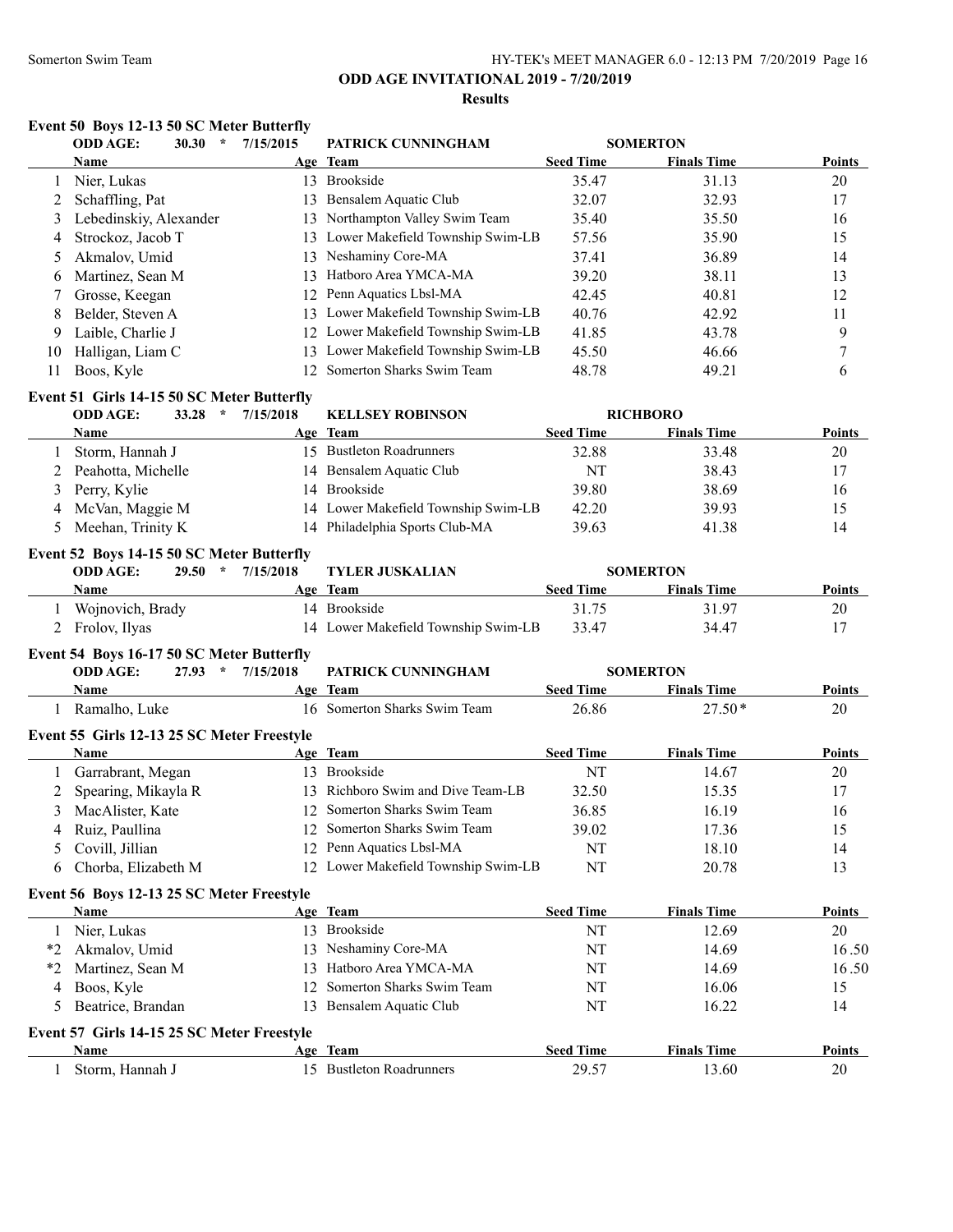#### **Results**

#### **(Event 57 Girls 14-15 25 SC Meter Freestyle)**

|   | Name               | Age Team                            | <b>Seed Time</b> | <b>Finals Time</b> | <b>Points</b> |
|---|--------------------|-------------------------------------|------------------|--------------------|---------------|
|   | Vinogradova, Alisa | 14 Newtown Crossing-MA              | NT               | 14.51              | 17            |
|   | 3 McVan, Maggie M  | 14 Lower Makefield Township Swim-LB | NT               | 14.53              | 16            |
|   | 4 Perry, Kylie     | 14 Brookside                        | NT               | 14.78              | 15            |
|   | Radzick, Vlada     | 15 Newtown Crossing-MA              | NT               | 14.84              | 14            |
| 6 | Meehan, Trinity K  | 14 Philadelphia Sports Club-MA      | 23.65            | 15.16              | 13            |
|   | Peahotta, Michelle | 14 Bensalem Aquatic Club            | NT               | 16.17              | 12            |
|   |                    |                                     |                  |                    |               |

#### **Event 58 Boys 14-15 25 SC Meter Freestyle**

| Name             | Team<br>Age                         | Seed Time  | <b>Finals Time</b> | Points |
|------------------|-------------------------------------|------------|--------------------|--------|
| Wojnovich, Brady | Brookside                           |            | 12.56              | 20     |
| 2 Frolov, Ilyas  | 14 Lower Makefield Township Swim-LB | $N^{\tau}$ | 13.69              |        |

#### **Event 61 Girls 7 & Under 100 SC Meter IM**

| <b>ODD AGE:</b><br>1:40.91<br>$\star$ | 7/12/2008<br><b>ANNIE O'DARE</b> |                                               | <b>BUSTLETON</b>   |               |
|---------------------------------------|----------------------------------|-----------------------------------------------|--------------------|---------------|
| <b>Name</b>                           | Age Team                         | <b>Seed Time</b>                              | <b>Finals Time</b> | <b>Points</b> |
| Ellis, Sadie M                        |                                  | 7 Lower Makefield Township Swim-LB<br>2:29.73 | 2:07.73            | 20            |
| 2 Priori, Luciana                     | Brookside                        | 2:43.13                                       | 2:25.62            | 17            |
| 3 Haas, Eva                           | Brookside                        | NT                                            | 2:30.35            | 16            |
| Gaunt, Natalie                        | 7 Newtown Crossing-MA            | NT                                            | 3:08.15            | 15            |
| 5 Reid, Pyper A                       |                                  | 6 Lower Makefield Township Swim-LB<br>NT      | 3:45.73            | 14            |

### **Event 62 Boys 7 & Under 100 SC Meter IM**

## **ODD AGE: 1:36.32 \* 7/15/2015 SABASTIAN VRADINSKIY NORTWSHP**

| <b>Name</b>       | Age Team                    | <b>Seed Time</b> | <b>Finals Time</b> | <b>Points</b> |
|-------------------|-----------------------------|------------------|--------------------|---------------|
| Luddecke, Jared R | 7 Hatboro Area YMCA-MA      | 2:11.02          | 2:06.10            | 20            |
| Johnson, Riley    | 6 Penn Aquatics Lbsl-MA     | NT               | 2:47.81            | 17            |
| Patel. Vihaan V   | 7 Hatboro Area YMCA-MA      | NT               | 3:06.06            | 16            |
| 4 Powell, Andrew  | 6 Somerton Sharks Swim Team | NT               | 3:13.25            | 15            |
| Basil, Logan J    | 7 Penn Aquatics Lbsl-MA     | <b>NT</b>        | 3:27.40            | 14            |

#### **Event 63 Girls 8-9 100 SC Meter IM**

|    | <b>ODD AGE:</b><br>1:30.29<br>÷ | 7/8/2006 | <b>ALEXA FABBRI</b>                | <b>LMT-A</b>     |                    |               |
|----|---------------------------------|----------|------------------------------------|------------------|--------------------|---------------|
|    | <b>Name</b>                     |          | Age Team                           | <b>Seed Time</b> | <b>Finals Time</b> | <b>Points</b> |
|    | Landers, Meghan                 | 9.       | Brookside                          | 1:44.37          | 1:42.28            | 20            |
|    | Jarantow, Alexandra K           |          | 9 Lower Makefield Township Swim-LB | 1:42.52          | 1:48.84            | 17            |
| 3  | Ellis, Abbie M                  |          | 8 Lower Makefield Township Swim-LB | 1:59.03          | 1:54.31            | 16            |
| 4  | Hornby, Avery C                 |          | 8 Hatboro Area YMCA-MA             | 2:02.71          | 1:58.03            | 15            |
|    | 5 Daniel, Abby                  | 9        | Warrington Swim Team               | 1:59.63          | 1:58.31            | 14            |
| 6  | Laible, Aubrey T                |          | 8 Lower Makefield Township Swim-LB | 2:00.88          | 2:01.99            | 13            |
|    | 7 Reilly, Cailyn                | 9.       | Brookside                          | NT               | 2:06.66            | 12            |
| 8. | Karlson, Chloe L                |          | 8 Hatboro Area YMCA-MA             | NT               | 2:25.58            | 11            |
| 9  | Prentice, Sam K                 |          | 8 Lower Makefield Township Swim-LB | NT               | 2:47.21            | 9             |
| 10 | Bragg, Joella A                 | 9.       | Warrington Swim Team               | NT               | 3:09.97            |               |
|    | Karasinski, Helen               |          | <b>Brookside</b>                   | 1:47.11          | DO                 |               |

#### **Event 64 Boys 8-9 100 SC Meter IM**

| <b>ODD AGE:</b><br>1:27.10<br>$\star$ | 7/13/2013 | <b>NOAH FERKER</b>                 |                  | <b>NORTWSHP</b>    |               |
|---------------------------------------|-----------|------------------------------------|------------------|--------------------|---------------|
| <b>Name</b>                           |           | Age Team                           | <b>Seed Time</b> | <b>Finals Time</b> | <b>Points</b> |
| Fleming, Chase                        |           | 9 Bustleton Roadrunners            |                  | 1:38.50            | 20            |
| 2 Grosse, Landon P                    |           | 9 Penn Aquatics Lbsl-MA            | NT               | 1:48.43            | 17            |
| 3 Sourotkine, Michael J               |           | 9 Hatboro Area YMCA-MA             | 1:52.56          | 1:48.78            | 16            |
| 4 Maltby, Alex D                      |           | 8 Lower Makefield Township Swim-LB | 2:32.39          | 1:55.59            | 15            |
| 5 Maxwell, JD D                       |           | 8 Hatboro Area YMCA-MA             | 2:02.13          | 1:57.41            | 14            |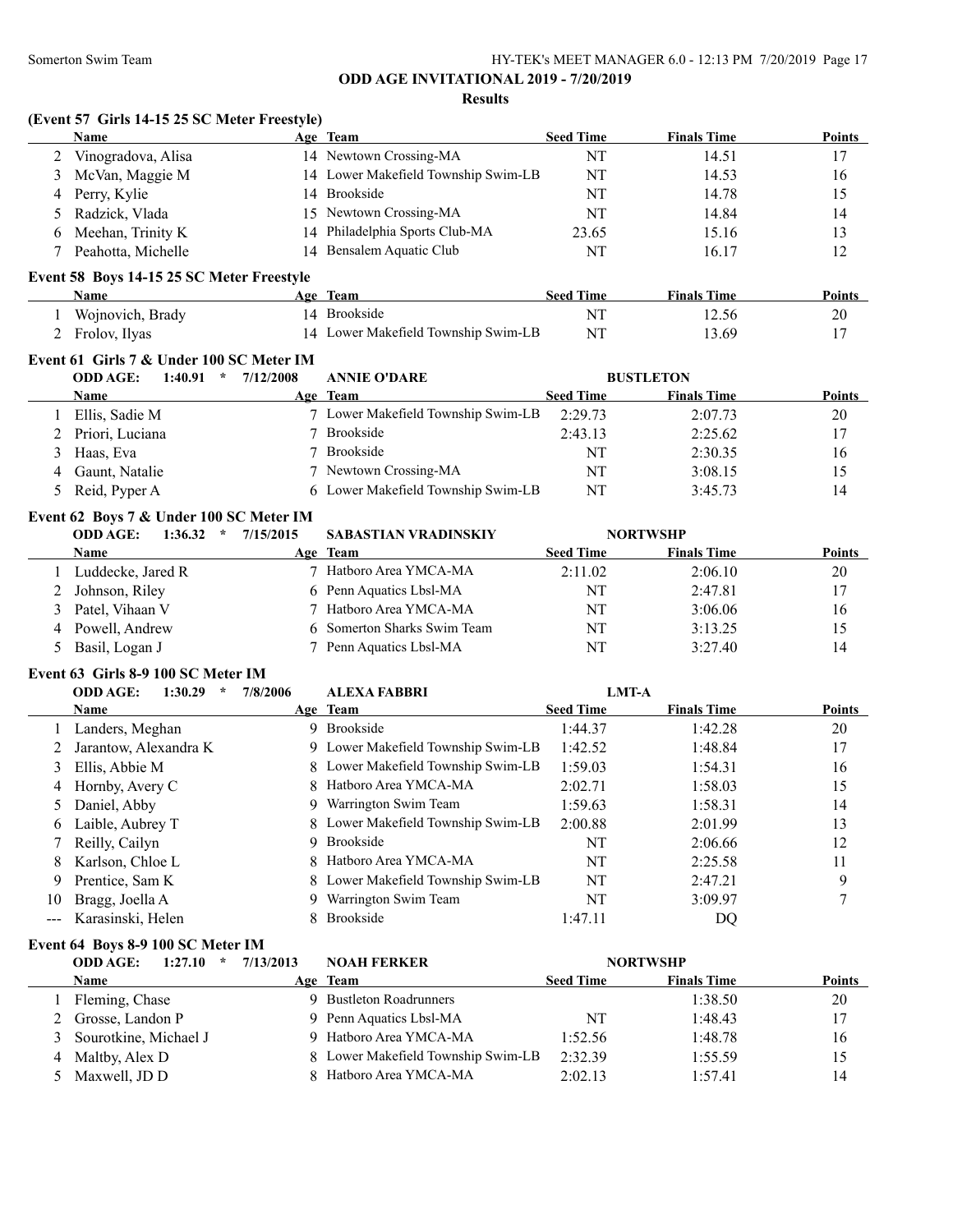## **(Event 64 Boys 8-9 100 SC Meter IM)**

|     | <b>Name</b>              | Age Team                       | <b>Seed Time</b> | <b>Finals Time</b> | <b>Points</b> |
|-----|--------------------------|--------------------------------|------------------|--------------------|---------------|
|     | 6 Centafont, Alexander J | Warrington Swim Team           | NT               | 1:57.47            | 13            |
|     | Tarantino, Connor        | Brookside                      | 2:05.21          | 1:59.69            | 12            |
| 8.  | Hetsiy, Ivan             | 8 Somerton Sharks Swim Team    | NT               | 2:03.29            | 11            |
|     | Thau, Jackson            | <b>Brookside</b>               | NT               | 2:05.00            |               |
| 10. | Williams, Owen           | 9 Northampton Valley Swim Team | 1:55.26          | 2:17.72            |               |
|     | Setzer, Carl T           | Richboro Swim and Dive Team-LB | NT               | 2:37.65            |               |
|     | --- Sharkey, Finnegan    | 9 Somerton Sharks Swim Team    | 2:25.35          | DQ                 |               |

#### **Event 65 Girls 10-11 100 SC Meter IM**

|    | <b>ODD AGE:</b><br>$1:16.09$ * | 7/12/2014 | <b>MOLLY BRAUN</b>               | <b>OSC</b>       |                    |                |
|----|--------------------------------|-----------|----------------------------------|------------------|--------------------|----------------|
|    | Name                           |           | Age Team                         | <b>Seed Time</b> | <b>Finals Time</b> | Points         |
| 1  | Kolodij, Brianna               | 11        | Somerton Sharks Swim Team        | 1:27.89          | 1:24.81            | 20             |
| 2  | Luddecke, Megan B              | 11        | Hatboro Area YMCA-MA             | 1:28.53          | 1:27.97            | 17             |
| 3  | Descher, Carol Ann             | 11        | Somerton Sharks Swim Team        | 1:32.91          | 1:28.51            | 16             |
| 4  | Cohen, Rachel                  | 11        | Lower Makefield Township Swim-LB | 1:28.15          | 1:30.87            | 15             |
| 5  | Donahoe, Cheyenne              | 11        | <b>Bustleton Roadrunners</b>     |                  | 1:31.28            | 14             |
| 6  | Clark, Gabriella               | 10        | Somerton Sharks Swim Team        | 1:36.53          | 1:31.91            | 13             |
| 7  | Truitt, Ally                   | 11        | Somerton Sharks Swim Team        | NT               | 1:32.73            | 12             |
| 8  | Messmer, Ella B                | 11        | Northampton Valley Swim Team     | 1:32.87          | 1:33.24            | 11             |
| 9  | Buczko, Allison                | 11        | Hatboro Area YMCA-MA             | 1:36.18          | 1:33.43            | 9              |
| 10 | Paczewski, Gina                | 11        | Somerton Sharks Swim Team        | 1:39.31          | 1:33.93            | 7              |
| 11 | Maltby, Elizabeth S            | 11        | Lower Makefield Township Swim-LB | 1:39.13          | 1:34.59            | 6              |
| 12 | White, Addisyn                 | 10        | <b>Bustleton Roadrunners</b>     |                  | 1:35.60            | 5              |
| 13 | Hicks, Morgan                  | 11        | Neshaminy Core-MA                | NT               | 1:35.91            | 4              |
| 14 | Tetreault, Phoebe A            | 11        | Lower Makefield Township Swim-LB | NT               | 1:37.09            | 3              |
| 15 | Patel, Aryana V                | 10        | Hatboro Area YMCA-MA             | 1:40.81          | 1:37.83            | $\overline{c}$ |
| 16 | Wood, Raegan                   | 10        | Somerton Sharks Swim Team        | 1:39.67          | 1:39.84            | 1              |
| 17 | Youse, Emily Ann               | 11.       | Somerton Sharks Swim Team        | NT               | 1:39.97            |                |
| 18 | Jaquez, Aydalin                | 11        | Somerton Sharks Swim Team        | <b>NT</b>        | 1:40.75            |                |
| 19 | Lebedinskiy, Chelsea           | 10        | Northampton Valley Swim Team     | 1:38.88          | 1:40.79            |                |
| 20 | Kustra, Carly                  | 11        | Somerton Sharks Swim Team        | NT               | 1:41.00            |                |
| 21 | Maxwell, Gracie                | 10        | Hatboro Area YMCA-MA             | 1:42.62          | 1:41.65            |                |
| 22 | Swanson, Annika                | 10        | Somerton Sharks Swim Team        | NT               | 1:43.46            |                |
| 23 | Leonard, Amber L               | 11        | Penn Aquatics Lbsl-MA            | NT               | 1:45.66            |                |
| 24 | Schmidt, Zoe O                 | 10        | Hatboro Area YMCA-MA             | 1:47.80          | 1:47.12            |                |
| 25 | Karlson, Katie F               | 10        | Hatboro Area YMCA-MA             | 1:52.86          | 1:53.88            |                |
| 26 | Lerman, Maura                  | 11        | Somerton Sharks Swim Team        | NT               | 1:54.75            |                |
| 27 | Descher, Catherine             | 10        | Somerton Sharks Swim Team        | NT               | 2:03.00            |                |
| 28 | Mastil, Olivia                 | 10        | Somerton Sharks Swim Team        | 1:58.34          | 2:03.13            |                |
| 29 | Beatrice, Makenzey             |           | 10 Bensalem Aquatic Club         | NT               | 2:03.72            |                |

## **Event 66 Boys 10-11 100 SC Meter IM**

|   | 1:06.79<br><b>ODD AGE:</b><br>$\star$ | 7/9/2011 | <b>ANTHONY MANNARINO</b>         | <b>LMT-A</b>     |                    |               |
|---|---------------------------------------|----------|----------------------------------|------------------|--------------------|---------------|
|   | <b>Name</b>                           |          | Age Team                         | <b>Seed Time</b> | <b>Finals Time</b> | <b>Points</b> |
|   | Egan, Gavin                           |          | <b>Bustleton Roadrunners</b>     |                  | 1:23.78            | 20            |
|   | 2 Ciamaichelo, Anthony D              |          | <b>Bustleton Roadrunners</b>     |                  | 1:33.59            | 17            |
|   | 3 Kobryn, Ayden                       |          | <b>Bustleton Roadrunners</b>     |                  | 1:34.38            | 16            |
|   | 4 Roytman, Edward J                   |          | Lower Makefield Township Swim-LB | NT               | 1:35.75            | 15            |
|   | 5 Stinson, Jacob A                    |          | 11 Penn Aquatics Lbsl-MA         | NT               | 1:47.32            | 14            |
| 6 | Henshaw, Griffin C                    |          | Hatboro Area YMCA-MA             | NT               | 1:50.75            | 13            |
|   | Iannacone, Daniel                     |          | Brookside                        | 1:58.23          | 1:52.09            | 12            |
|   | Radziuk, Maxim                        |          | 10 Newtown Crossing-MA           | NT               | 1:52.64            | 11            |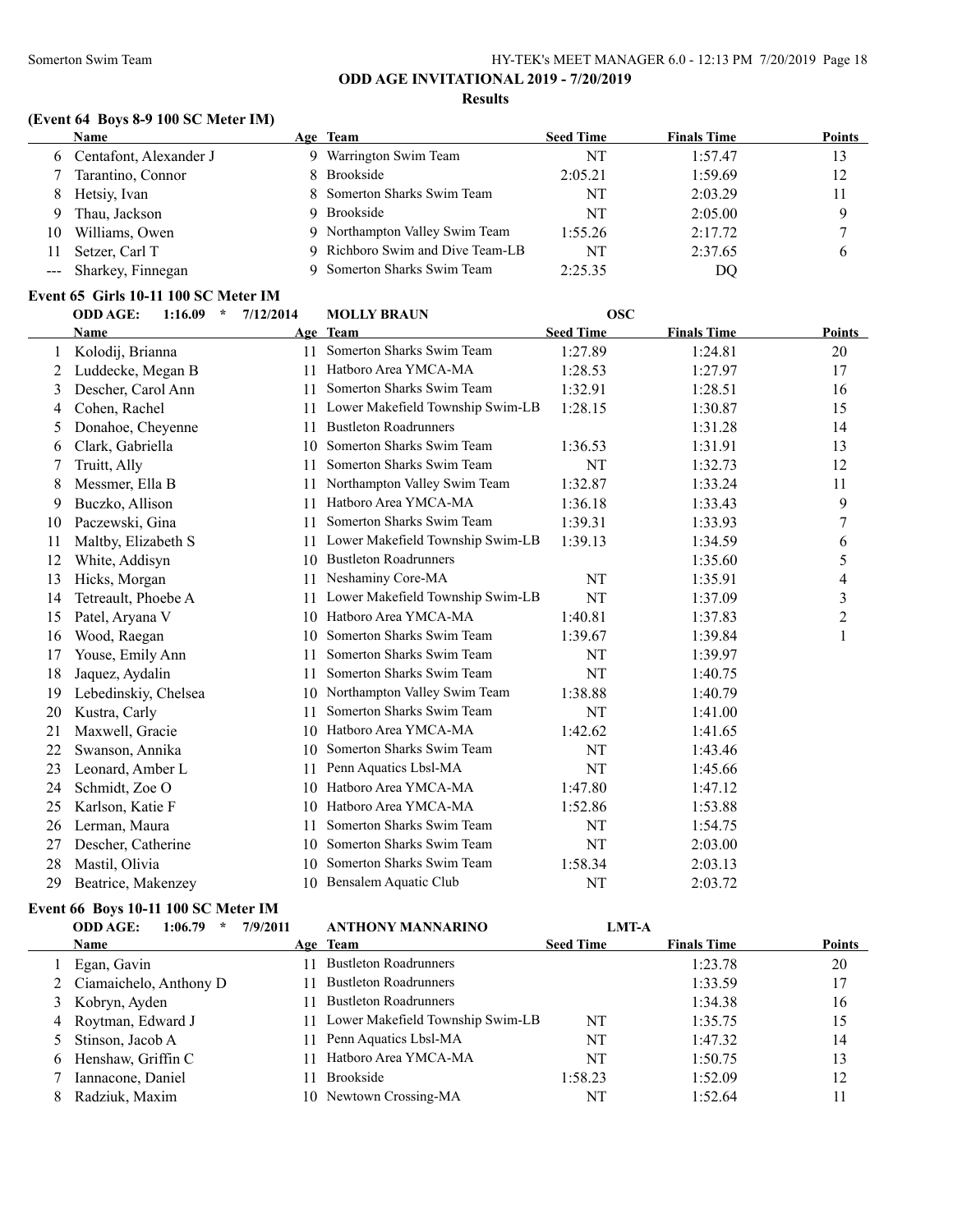## **(Event 66 Boys 10-11 100 SC Meter IM)**

|    | Name                 | Age Team                            | <b>Seed Time</b> | <b>Finals Time</b> | Points |
|----|----------------------|-------------------------------------|------------------|--------------------|--------|
|    | Kane, Evan           | 10 Penn Aquatics Lbsl-MA            | NT               | 2:00.59            |        |
| 10 | Udal, Nathaniel      | 10 Somerton Sharks Swim Team        | NT               | 2:07.20            |        |
|    | 11 Chorba, Michael T | 10 Lower Makefield Township Swim-LB | NT               | 2:11.62            |        |
|    | --- Johnson, Dylan   | 10 Penn Aquatics Lbsl-MA            | NT               | DQ                 |        |

## **Event 67 Girls 12-13 100 SC Meter IM**

|    | <b>ODD AGE:</b><br>1:13.12<br>$\star$ | 7/12/2008       | <b>MEAGAN DOLLARD</b>               |                  | <b>SOMERTON</b>    |               |
|----|---------------------------------------|-----------------|-------------------------------------|------------------|--------------------|---------------|
|    | Name                                  |                 | Age Team                            | <b>Seed Time</b> | <b>Finals Time</b> | <b>Points</b> |
|    | Landers, Kaitlyn                      | 12 <sup>1</sup> | Brookside                           | 1:20.02          | 1:19.47            | 20            |
|    | Ciamaichelo, Clara N                  |                 | 12 Bustleton Roadrunners            |                  | 1:19.69            | 17            |
| 3  | Kennedy, Emily L                      | 12.             | Penn Aquatics Lbsl-MA               | 1:24.60          | 1:21.94            | 16            |
| 4  | White, Emily                          | 12.             | <b>Bustleton Roadrunners</b>        |                  | 1:23.12            | 15            |
| 5. | Garrabrant, Megan                     | 13.             | <b>Brookside</b>                    | 1:24.19          | 1:24.82            | 14            |
| 6  | Hornby, Addison L                     | 12.             | Hatboro Area YMCA-MA                | 1:42.37          | 1:28.50            | 13            |
|    | Neu, Cara G                           | 13.             | <b>Bustleton Roadrunners</b>        | 1:29.04          | 1:28.81            | 12            |
| 8  | Felix, Jocelyn                        |                 | 12 Hatboro Area YMCA-MA             | 1:32.06          | 1:29.31            | 11            |
| 9  | Fiander, Lila E                       |                 | Warrington Swim Team                | 1:30.87          | 1:32.92            | 9             |
| 10 | Smink, Madeline                       | 13.             | <b>Bustleton Roadrunners</b>        |                  | 1:35.56            |               |
| 11 | MacAlister, Kate                      |                 | 12 Somerton Sharks Swim Team        | 1:54.97          | 1:38.62            | 6             |
| 12 | Rotella, Teagan G                     |                 | 12 Lower Makefield Township Swim-LB | NT               | 1:45.25            | 5             |
| 13 | Ruiz, Paullina                        | 12.             | Somerton Sharks Swim Team           | NT               | 1:46.36            | 4             |
| 14 | Covill, Jillian                       | 12.             | Penn Aquatics Lbsl-MA               | NT               | 2:04.29            | 3             |
| 15 | Chorba, Elizabeth M                   |                 | 12 Lower Makefield Township Swim-LB | NT               | 2:08.64            | 2             |

#### **Event 68 Boys 12-13 100 SC Meter IM**

| <b>ODD AGE:</b><br>1:08.20<br>$\star$ | 7/15/2015 | <b>LIAM SMITH</b>                   |                  | <b>SOMERTON</b>    |        |
|---------------------------------------|-----------|-------------------------------------|------------------|--------------------|--------|
| <b>Name</b>                           |           | Age Team                            | <b>Seed Time</b> | <b>Finals Time</b> | Points |
| 1 Schaffling, Pat                     |           | 13 Bensalem Aquatic Club            | 1:14.17          | 1:12.56            | 20     |
| 2 Strockoz, Jacob T                   | 13.       | Lower Makefield Township Swim-LB    | 1:21.66          | 1:13.69            | 17     |
| 3 Belder, Steven A                    |           | 13 Lower Makefield Township Swim-LB | 1:27.26          | 1:25.37            | 16     |
| 4 Grosse, Keegan                      |           | 12 Penn Aquatics Lbsl-MA            | 1:27.45          | 1:26.43            | 15     |
| 5 Laible, Charlie J                   |           | 12 Lower Makefield Township Swim-LB | 1:31.13          | 1:36.65            | 14     |
| 6 Boos, Kyle                          |           | 12 Somerton Sharks Swim Team        | NT               | 1:40.35            | 13     |
| Olsen, Peter                          |           | 12 Somerton Sharks Swim Team        | 2:05.20          | 2:05.94            | 12     |

#### **Event 69 Girls 14-15 200 SC Meter IM**

|    | 2:38.32<br><b>ODD AGE:</b><br>$\star$ | 7/15/2018 | <b>HANNAH STORM</b>          |                  | <b>BUSTLETON</b>   |               |
|----|---------------------------------------|-----------|------------------------------|------------------|--------------------|---------------|
|    | <b>Name</b>                           |           | Age Team                     | <b>Seed Time</b> | <b>Finals Time</b> | <b>Points</b> |
|    | Albert, Emily                         |           | 15 Somerton Sharks Swim Team | NT               | $1:11.28*$         | 20            |
|    | 2 Storm, Hannah J                     |           | 15 Bustleton Roadrunners     | 2:34.56          | 2:42.12            |               |
| J. | Vinogradova, Alisa                    |           | 14 Newtown Crossing-MA       | NT               | 2:55.32            | 16            |
|    | Peahotta, Michelle                    |           | 14 Bensalem Aquatic Club     | NT               | 3:18.71            |               |

## **Event 70 Boys 14-15 200 SC Meter IM**

| 2:28.78<br><b>ODD AGE:</b><br>$\star$      | 7/15/2018 | <b>TYLER JUSKALIAN</b>       |                  | <b>SOMERTON</b>    |               |  |
|--------------------------------------------|-----------|------------------------------|------------------|--------------------|---------------|--|
| <b>Name</b>                                |           | Age Team                     | <b>Seed Time</b> | <b>Finals Time</b> | <b>Points</b> |  |
| Wojnovich, Brady                           |           | 14 Brookside                 | NT               | 2:40.16            | 20            |  |
| <b>Event 72 Boys 16-17 200 SC Meter IM</b> |           |                              |                  |                    |               |  |
| 2:20.19<br><b>ODD AGE:</b><br>$\star$      | 7/15/2018 | PATRICK CUNNINGHAM           |                  | <b>SOMERTON</b>    |               |  |
| Name                                       |           | Age Team                     | <b>Seed Time</b> | <b>Finals Time</b> | <b>Points</b> |  |
| Ramalho, Luke                              |           | 16 Somerton Sharks Swim Team | NT               | 2:21.62            | 20            |  |